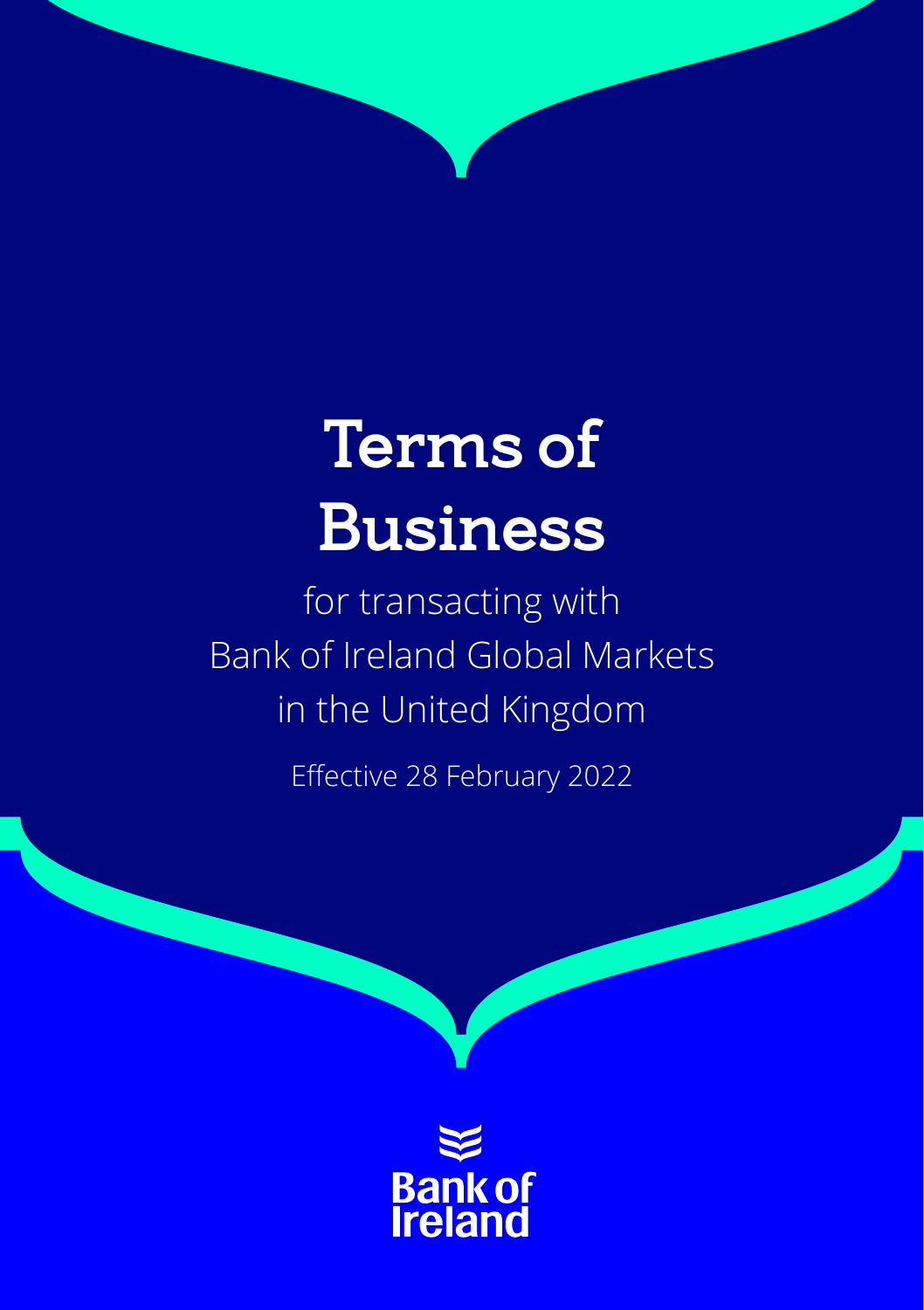# Terms of Business

# **1 Applicability and interpretation**

- 1.1 This document is our terms of business (the "Terms") and forms the basis on which we will deal with you in relation to the business covered by the Terms. The Terms replace any previous version of terms of business we have provided to you in relation to such business. The most up-to-date version of these Terms can be found on our website at www.bankofireland.com/treasurylibrary.
- 1.2 These Terms constitute a contractual agreement having legal effect which you accept by beginning or continuing to undertake business with us following receipt of these Terms.
- 1.3 These Terms are supplemental to, and do not replace, the Terms and Conditions entered into between you and us in relation to certain Accounts we maintain for you (the "Terms and Conditions") and where relevant, any Special Terms and Conditions (the "Special Terms and Conditions"). Except where the context otherwise requires and save where defined in these Terms, the defined terms set out in the Terms and Conditions and the Special Terms and Conditions shall have the same meanings where used in these Terms.
- 1.4 In these Terms, references to clauses, schedules or paragraphs shall be to the clauses, schedules and paragraphs of these Terms, unless specified otherwise.
- 1.5 In the event of, and to the extent of, any conflict between the Terms and Conditions (and, where relevant, any Special Terms and Conditions) and these Terms, these Terms shall prevail.
- 1.6 Specific transactions may be subject to separate documentation (including ISDA Master Agreements, other master netting agreements or other facility documents), the terms of which shall prevail over the Terms to the extent of any inconsistency.
- 1.7 The following terms are used in this document but not otherwise defined in the text:

**"Account"** means the agreement we have with you for the provision of the products and services set out in the Mandate and includes any or all of the sums placed by

you with us, whether in Sterling or another currency;

**"Applicable Regulations"** has the meaning given to it in clause 9.1;

**"Associate"** means any undertaking in the Group from time to time and, as the context requires, any person connected with us from time to time;

**"Authorised Individual"** means each person appointed by you in the Mandate to provide Instructions on your behalf;

**"Bank", "Bank of Ireland", "Bank of Ireland Global Markets UK", "our", "us"**  or **"we"** means the Governor and Company of the Bank of Ireland, acting through its UK branch;

**"Breakage Cost"** has the meaning given to it in clause 11.5.1;

**"Business Day"** means a day on which we are open for business in the United Kingdom, excluding Saturdays, Sundays and bank holidays;

**"Client Communication"** has the meaning given to it in clause 4.1;

**"Complex Products"** means those products which are not included or, as applicable, do not meet the requirements of schedule 3 and include warrants, securitised derivatives, and contracts for differences;

**"Confirmation"** means the confirmation of a Transaction sent out by us to you or by you to us however originated, including by post, fax, telephone or any other electronic system, medium, platform or mechanism which we may agree with you;

**"Eligible Counterparty"** means an entity that is an investment firm, credit institution, insurance company, a collective investment scheme authorised under the UK provisions which implemented the UCITS Directive or its management company, pension fund and its management company, other financial institution authorised or regulated under the law of the United Kingdom law , national government and its corresponding offices including a public body that deals with public debt at a national level, central bank or supranational organisation;

**"EMIR"** means Regulation (EU) No 648/2012 of the European Parliament and of the Council of 4 July 2012 on OTC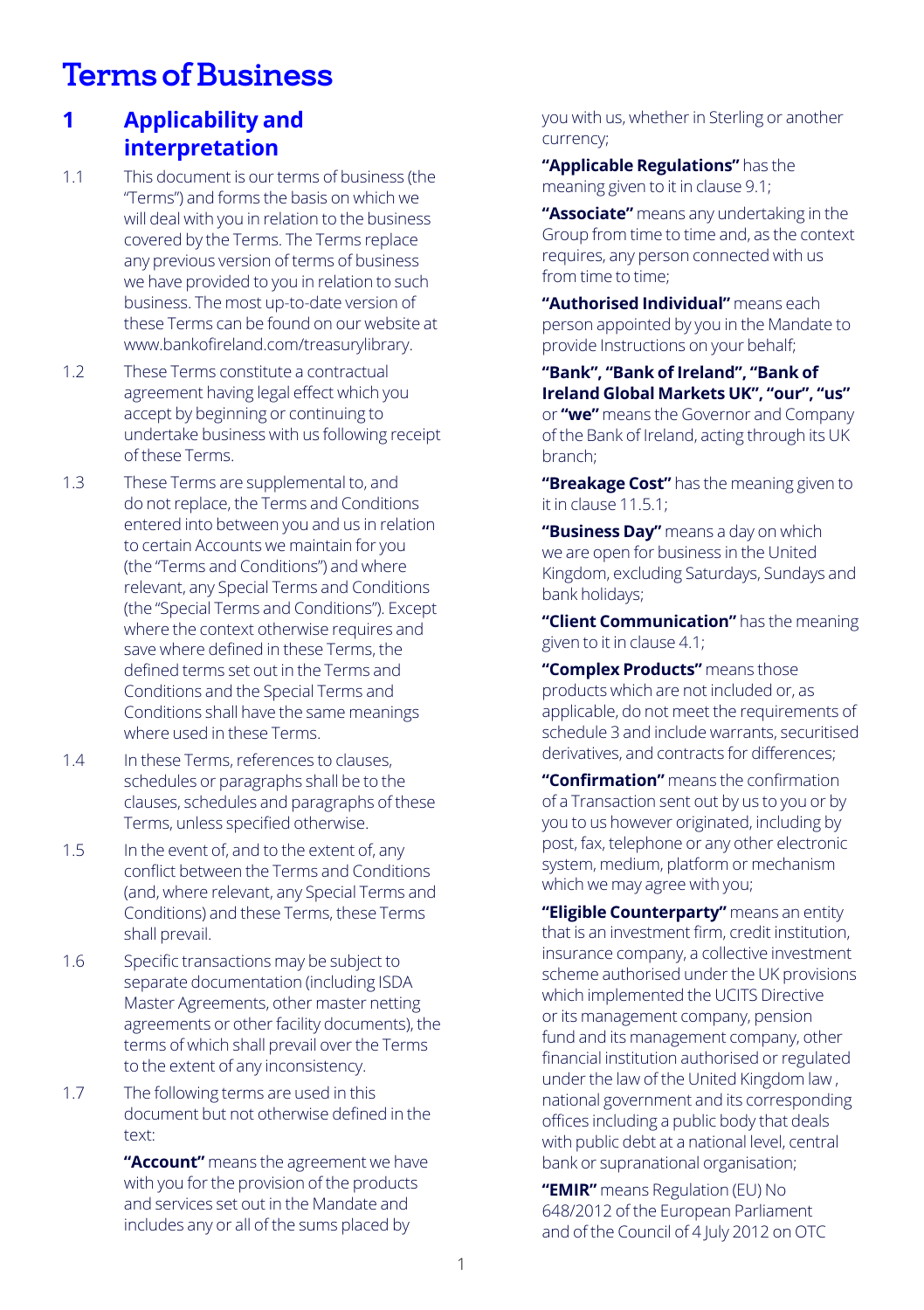derivatives, central counterparties and trade repositories as may be amended, supplemented or replaced from time to time including, without limitation, by Regulation (EU) 2019/834 of the European Parliament and of the Council of 20 May 2019;

**"European Union"** means the political and economic union of different Member States;

**"FCA Rules"** means the rules of the FCA as set out in the FCA Handbook of Rules and Guidance from time to time;

**"Group"** means any or all of the separate undertakings which comprise the Bank of Ireland Group from time to time;

**"Instructions"** means any or all instructions (including approvals, consents and notices) however given or originated including by post, fax, telephone, or any other electronic system, medium, platform, or mechanism which we may agree in writing with you, received by us from an Authorised Individual or which we reasonably believe to be from an Authorised Individual, or from a person who we reasonably believe is authorised to give such instructions without further enquiry as to the genuineness, authority or identity of the person giving or purporting to give such instructions;

**"Investments"** means those investments which are listed in, or which are similar to or related to those set out in, schedule 2 and structured deposits in relation to which we offer and provide dealing services;

**"ISDA Master Agreement"** means a form of master agreement published by the International Swaps and Derivatives Association as amended or varied from time to time;

**"KID"** has the meaning given to it in clause 31;

**"LEI"** means Legal Entity Identifier, a 20-digit, alpha-numeric code based on the ISO 17442 standard assigned to clearly and uniquely identify a legal entity (e.g. companies, charities and trusts) participating in financial transactions;

**"Mandate"** means the authority you give us in the form required by us in relation to the conduct of your Account and/or in relation to Transactions;

**"Maturity Date"** means the day on which the term of a Transaction (where applicable) expires;

**"Member State"** means any country belonging to the European Union and, where relevant, includes a contracting party to the Agreement on the European Economic Area signed at Oporto on 2 May 1992 (as adjusted by the Protocol signed at Brussels on 17 March 1993), as amended;

**"MiFID II"** means Directive 2014/65/EU of the European Parliament and of the Council of 15 May 2014 on markets in financial instruments and amending Directive 2002/92/EC and Directive 2011/61/EU, including any supplementing regulations, directives and standards, as it applies in the UK from time to time including as retained, amended, extended, re-enacted or otherwise given effect on or after 11 pm on 31 December 2020;

**"MiFID II Regulated FX Contract"** means forward foreign exchange contract that does not meet the criteria laid down in schedule 4;

**"MiFIR"** means Regulation (EU) No 600/2014 of the European Parliament and of the Council of 15 May 2014 on markets in financial instruments and amending Regulation (EU) No 648/2012, including any supplementing regulations, directives and standards, as it applies in the UK from time to time including as retained, amended, extended, re-enacted or otherwise given effect on or after 11 pm on 31 December  $2020<sup>1</sup>$ 

**"MTF"** means multilateral trading facility, a multilateral system, operated by an investment firm or a market operator, which brings together multiple third-party buying and selling interests in financial instruments – in the system and in accordance with nondiscretionary rules – in a way that results in a contract in accordance with MiFID II;

**"Natural Client Identifier"** means the method used to identify natural persons participating in financial transactions by a combination of the 2-letter code of their country of nationality and any information as set out under MiFID II;

**"Non-Complex Products"** means those products which are included in, or meet the requirements of, the list of products set out in schedule 3 which include some shares admitted to trading on a Regulated Market or an equivalent market outside the UK, some bonds and some units in regulated collective investment schemes;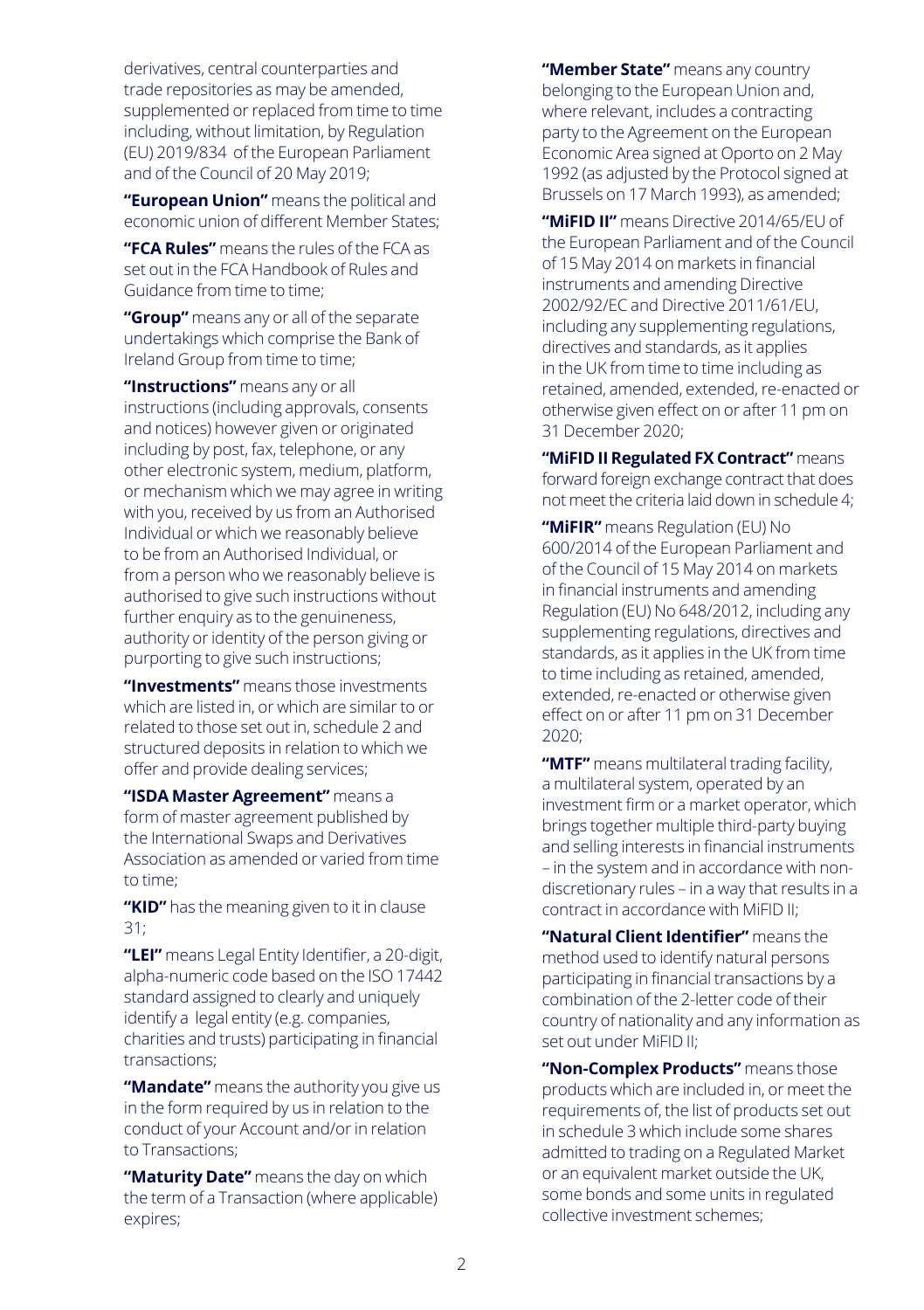**"OTF"** means organised trading facility, a multilateral system which is not a Regulated Market or an MTF and in which multiple third-party buying and selling interests in bonds, structured finance products, emission allowances or derivatives are able to interact in the system in a way that results in a contract in accordance with MiFID II;

**"PRIIPS"** means Regulation (EU) No 1286/2014 of the European Parliament and of the Council of 26 November 2014 on key information documents for packaged retail and insurance-based investment products, including any supplemental regulations, directives and standards, as it applies in the UK from time to time including as retained, amended, extended, re-enacted or otherwise given effect on or after 11 pm on 31 December 2020;

**"Professional Client"** has the meaning given in the FCA Rules;

**"Regulated Market"** means a multilateral system operated and/or managed by a market operator such as the London Stock Exchange that brings together or facilitates the bringing together of multiple third party buying and selling interests in financial instruments – in the system and in accordance with its non-discretionary rules – in a way that results in a contract, in respect of the financial instruments admitted to trading under its rules and/or systems, and which is authorised and functions regularly and in accordance with MiFID II;

**"Retail Client"** has the meaning given in the FCA Rules;

**"Service"** is any action taken by us on your behalf as defined in clause 5;

**"Statement"** means an item by item record of Transactions on your Account(s) which you agree will be acceptable for the purpose of trade/portfolio reconciliation as required under EMIR;

**"Transaction"** means any transaction carried out in an Investment; and

**"You" "your"** or **"yours"** means the person or business entity in whose name the Account is opened or on whose behalf we are entering into a Transaction.

- 1.8 For the purposes of the Terms, all references to **"including"** means including but not in any way limited to.
- 1.9 The descriptive headings to clauses, schedules and paragraphs are inserted for

convenience only and have no legal effect and shall be ignored in the interpretation of these Terms. Words importing the singular include the plural and vice versa.

## **2 Our Particulars**

- 2.1 Our firm is The Governor and Company of the Bank of Ireland (the "Bank") which for the avoidance of doubt includes Bank branches and divisions. The Bank is a member of the Bank of Ireland Group of undertakings. Bank of Ireland is authorised and regulated by the Central Bank of Ireland. Authorised by the Prudential Regulation Authority and with deemed variation of permission. Subject to regulation by the Financial Conduct Authority and limited regulation by the Prudential Regulation Authority. The nature and extent of consumer protections may differ from those for firms based in the UK. Details of the Temporary Permissions Regime, which allows EEA-based firms to operate in the UK for a limited period while seeking full authorisation, are available on the Financial Conduct Authority's website. The Central Bank of Ireland address is Central Bank of Ireland PO Box 559, New Wapping Street, North Wall Quay, Dublin 1, Ireland and its website address is www.centralbank.ie. The Financial Conduct Authority's registered address is 12 Endeavour Square, London, E20 1JN. The Prudential Regulation Authority's address is 20 Moorgate, London EC2R 6DA.
- 2.2 The Companies House registered number of the Bank is FC007248 and its registered address is Bow Bells House, 1 Bread Street, London, EC4M 9BE. The Terms form the basis on which the Bank will deal with you through its UK branch . Bank of Ireland Global Markets is the registered business name of the Global Markets division of the Bank. The main place of business for Global Markets in the UK is Bow Bells House, 1 Bread Street, London, EC4M 9BE.

All correspondence in relation to these Terms should be directed to the Compliance Officer at the above address.

## **3 Communication**

3.1 Subject to any specifications we impose in the Mandate in relation to the method of communication which you may use, you may communicate with us in writing, fax or other electronic means or orally. The language of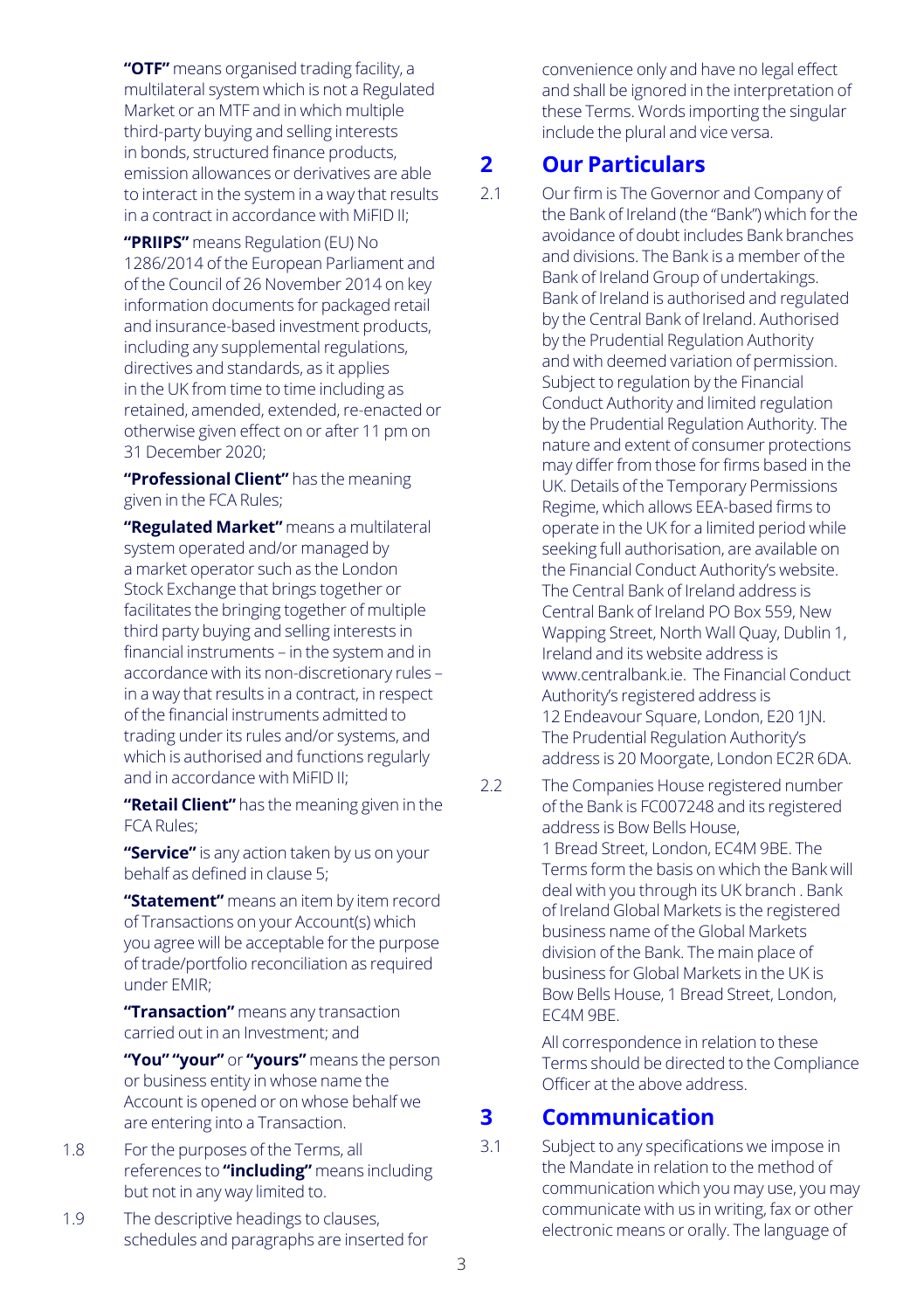communication shall be English, and you will receive documents and other information from us in English. Our website at www.bankofireland.com/treasurylibrary may contain further details about us and other services and other information relevant to these Terms.

- 3.2 If you are a Retail Client, information required under MiFID II (such as Confirmations, MiFID classification) will be sent to you in paper format, unless you request otherwise. Should you require information in another format please contact [GM-Documentation@boi.com](mailto:GM-Documentation%40boi.com?subject=)
- 3.3 If you are a Professional Client or Eligible Counterparty, information required under MiFID II and deemed essential by regulatory authorities will be sent electronically.

## **4 Your Categorisation**

- 4.1 FCA Rules require that we categorise you before we transact an Investment with you. We will notify you of your categorisation under FCA Rules in a separate letter (the "Client Communication"). The Client Communication outlines your categorisation and will also advise you of your right to request a different categorisation and the limitations to the level of protection that such a different categorisation would entail. We cannot enter into a Transaction with you until you have received the Client Communication. Please contact us, if you have not received it, so that we can issue you with a duplicate letter.
- 4.2 The categorisations provided in the FCA Rules are outlined as an appendix to the Client Communication and you hereby agree to advise us if you are aware or become aware of any change that could affect your categorisation by us including any changes in your investment objectives, financial situation or attitude to risk. If you are a municipality or a local authority you cannot be classified as an Eligible Counterparty or a per se Professional Client.
- 4.3 If you are acting on behalf of another we will treat you alone as our client for the purposes of these Terms and the FCA Rules and you will be liable as such. No other person (whether identified to us or not) shall be our client nor have any rights under these Terms.

# **5 Our Services**

- 5.1 Unless we inform you otherwise, we will deal as principal and not as agent on your behalf in relation to any of the Investments in accordance with these Terms and to the extent permitted by Applicable Regulations (as defined in clause 9).
- 5.2 The services which we may provide to you under these Terms are general dealing services in Investments.

## **6 Execution only business**

- 6.1 Appropriateness assessment
- 6.1.1 If you have been categorised as an Eligible Counterparty, we are not obliged to undertake an appropriateness assessment.
- 6.1.2 If you have been categorised as a Professional Client under the FCA Rules, we are required to assess whether any Transactions in Complex Products are appropriate for you. In doing so, we are entitled to assume that you have the necessary experience and knowledge in order to understand the risks involved in relation to those Transactions for which you have been categorised as a Professional Client.
- 6.1.3 If you have been categorised as a Retail Client under the FCA Rules and we provide execution only Services to you in relation to Complex Products, we are required to assess whether it is appropriate for you to deal in a Complex Product by requesting from you certain information relating to your experience and knowledge of transacting such products that will help us assess whether you understand the risks associated with dealing in them. We will examine the types of our products and services with which you are familiar as well as the nature, volume and frequency of your previous transactions and may also consider further details, including the level of formal and professional education of those individuals within your organisation who may transact Investments with us.
- 6.1.4 If you do not provide sufficient information to allow us to carry out the appropriateness assessment or do not provide any information at all, we are unlikely to be able to assess whether you have the necessary knowledge and experience to understand the risks involved. If you still wish us to proceed on your behalf, we may choose to do so at our absolute discretion. If we do so,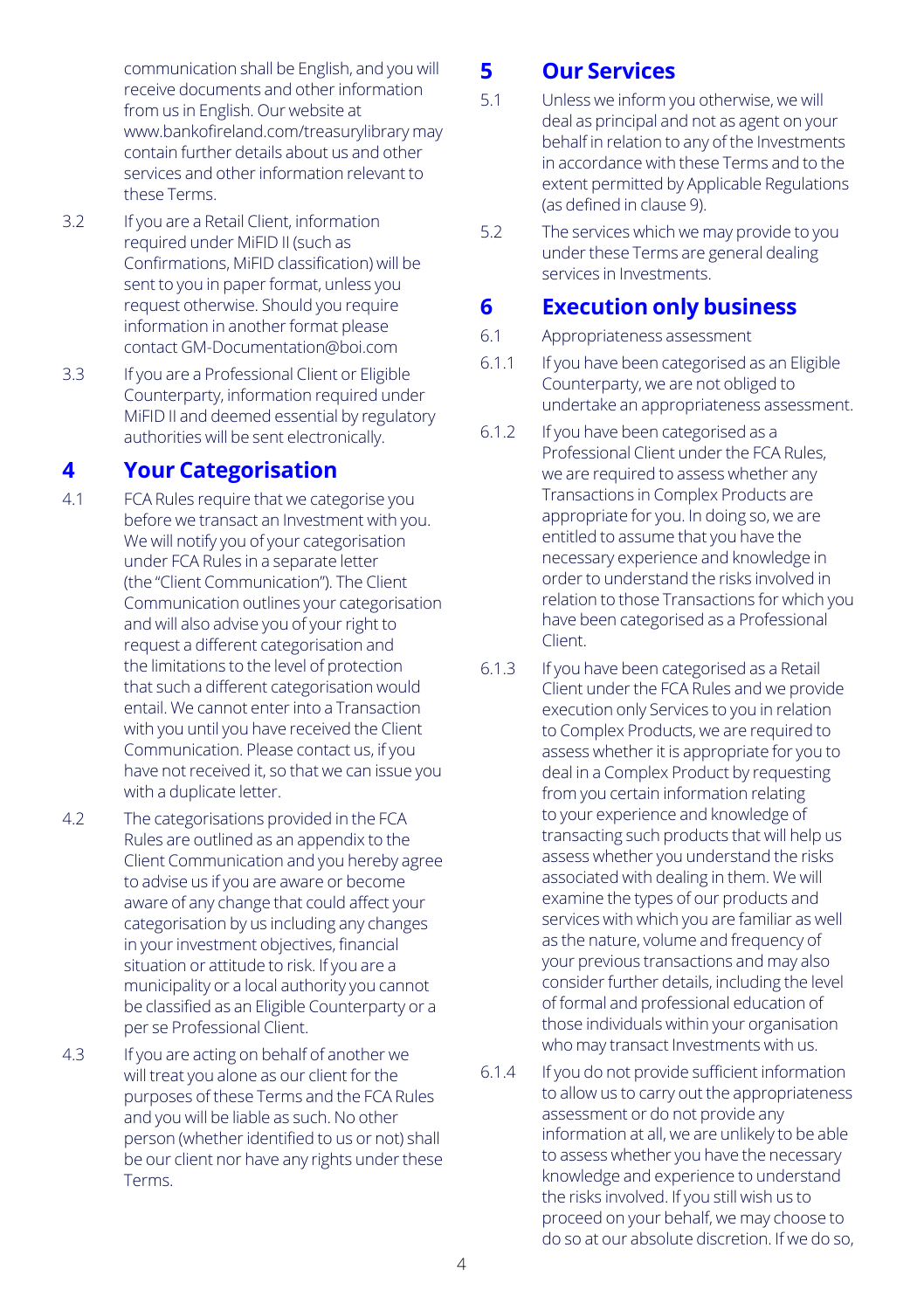you should note that we may not be able to determine whether the dealing in the particular Complex Product is appropriate for you or in your best interests.

- 6.1.5 If, on the basis of the information that you have supplied to us in relation to your knowledge and experience, we consider dealing in the particular Complex Product is not appropriate, we will warn you of this. If you still wish us to proceed on your behalf, we may do so at our absolute discretion. If we do so, you should note that the Investment may not be appropriate for you and that you may be exposing yourself to risks that fall outside your knowledge and experience and/ or which you may not have the knowledge or experience properly to assess and/or control to try to mitigate their consequences for you.
- 6.1.6 If you have been categorised as a Retail or Professional Client under the FCA Rules and on your own initiative, you have asked us to provide you with executiononly dealing Services in Non-Complex Products, we are not required to assess the suitability or appropriateness of the instrument or the Service provided or offered to you. As a result, you will not benefit from the protection of the FCA Rules in respect of assessing your suitability or appropriateness which will mean that you, and not we, will be responsible for ensuring that all investment decisions undertaken by you meet your investment objectives, financial position and attitude to risk. We will act solely in accordance with the instruction provided by you and will take no responsibility for assessing, on your behalf, the merits of such an investment. It will remain your responsibility to monitor the price movements of such investments. We make no commitment to advise you of price movements, news or research items which impact such Investments. Holding unsuitable Investments may expose you to greater risk and/or losses than are acceptable to you. In providing this Service we are not required to assess whether the investment decisions that you have chosen to undertake are suitable for you. Accordingly, when giving orders or Instructions to us, you must rely upon your own judgement. You should get independent advice from an authorised investment advisor if you are in any doubt.

## **7 Non-advisory business and non-reliance**

- 7.1 Bank of Ireland acting through its business unit Global Markets does not provide Investment advice and, therefore, does not conduct suitability assessments in the context of business carried out between you and the Bank. We provide interest rate and other risk management solutions on a strictly non-advised basis only. Any information we may provide to you will be limited to generic information on our Services and you should place no reliance on such information when deciding the merits of your investment decision.
- 7.1.1 Under the FCA Rules for Retail Clients we are obliged to obtain the essential facts about your knowledge and experience in respect of the Services and Investments that you wish to transact.
- 7.1.2 If you have been categorised as a Professional Client under the FCA Rules, we are entitled to assume that you have the necessary experience and knowledge to understand the risks involved in the Investments and Services for which you have been so categorised and that you can financially bear any investment risk associated with your investment objectives. We will not independently verify these facts.
- 7.1.3 We shall assume that information about your personal and financial circumstances which you provide to us is accurate and we will have no responsibility to you if such information changes or becomes inaccurate unless you have informed us of such changes.
- 7.1.4 If you do not understand any aspect of these Terms, we strongly recommend that you seek independent professional advice before entering into an Investment.

## **8 Risk warnings**

- 8.1 We have set out a general description of the nature and risks associated with the Investments in schedule 1 of these Terms.
- 8.2 You understand that transactions in futures, options and contracts for differences may entail contingent liability (i.e. liability dependent on future uncertain events) and may, in certain circumstances, give rise to an obligation to pay margin. You should be aware that contingent liability transactions carry a high level of risk and can result in losses that exceed your initial deposit.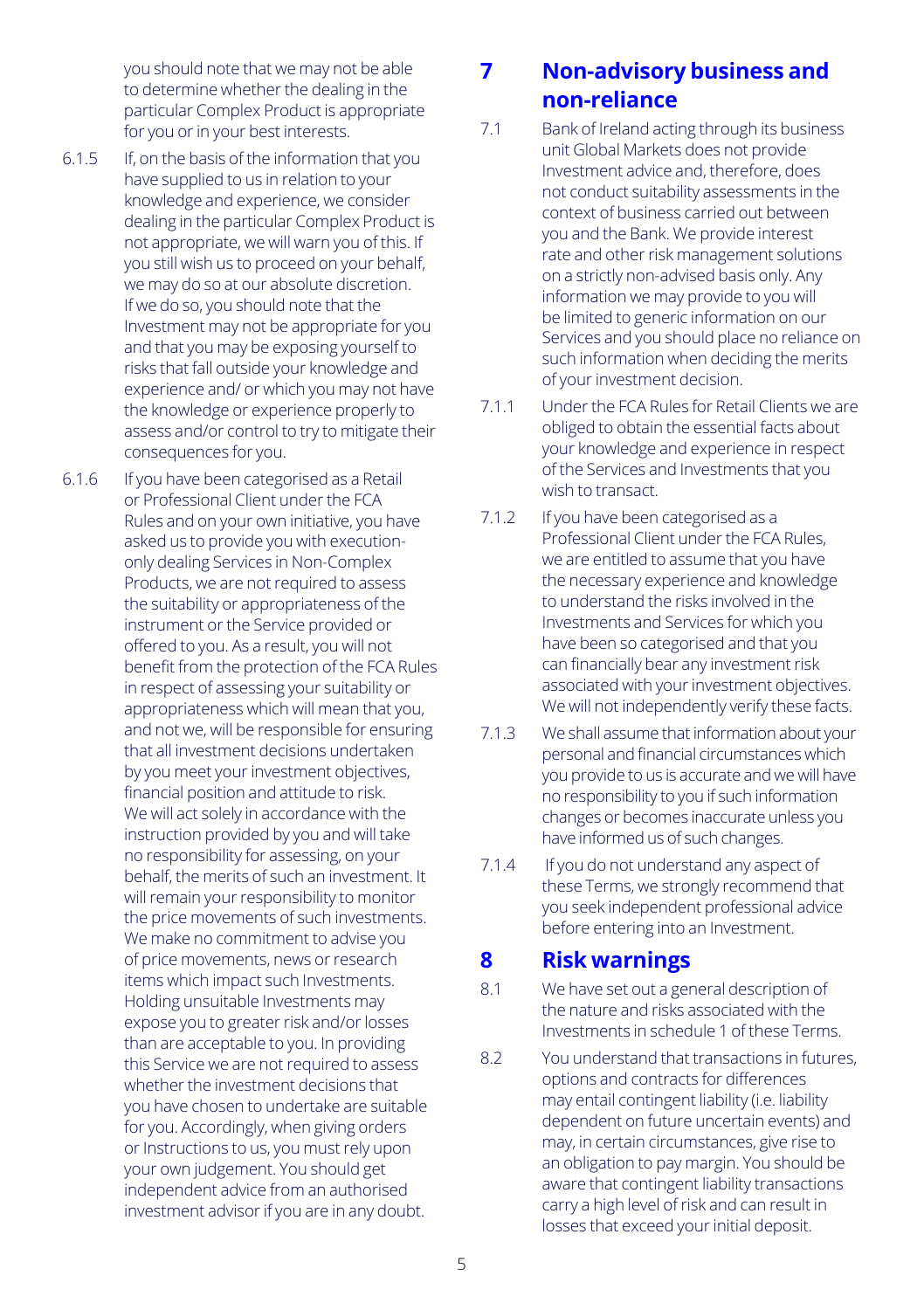8.3 If you wish to terminate a Transaction before its Maturity Date, Breakage Cost may arise. Please refer to clause 11.5 for details.

## **9 Applicable Regulations**

- 9.1 All Transactions will be subject to the FCA Rules and the rules, customs, orders and procedures of any Regulated Market, OTF, MTF or any other exchange or clearing house as are in force from time to time through which the Transactions are executed and/or cleared, and to all other applicable law, rules and regulations as are in force from time to time (collectively, the "Applicable Regulations") so that:
- 9.1.1 if there is any conflict between the provisions of these Terms and any Applicable Regulations the latter will prevail;
- 9.1.2 we may take or omit to take any action we consider fit in order to ensure compliance with any Applicable Regulations. For the avoidance of doubt, we shall not be required by you to do anything that would, in our opinion, infringe any Applicable Regulations to which we are subject; and
- 9.1.3 all Applicable Regulations and whatever we do or do not do in order to comply with them will be binding on you.

# **10 Relationship with Master Documentation and other Agreements**

Each Transaction may also be subject to the terms of any other agreement between us pursuant to which we are executing that Transaction including any ISDA Master Agreement or other master netting agreement, mandate or other facility document. The terms of such agreements shall take priority over these Terms but shall not take priority over any Applicable Regulations.

## **11 Basis of dealing**

## **11.1 Placing of Instructions**

- 11.1.1 We are entitled to act on any Instructions you may provide to us and we shall be under no obligation to confirm Instructions in writing.
- 11.1.2 We reserve the right to require that Instructions can only be given in a particular way. Where we consider that we require Instructions in writing from you, you agree to provide such Instructions within the timeframe prescribed.
- 11.1.3 If any Instructions are received by us orally we may ask you to confirm such Instructions in writing. However, we shall be authorised to follow Instructions notwithstanding your failure to confirm them in writing.
- 11.1.4 We may from time to time and in our sole discretion require the Instructions of all of the Authorised Individuals in relation to the Account or Transactions.
- 11.1.5 Where Instructions are provided by or purported to be provided by an Authorised Individual by telephone or any other electronic system, medium, platform or mechanism which we may agree in writing with you, such Instructions will override any provisions in the Mandate in relation to the number of signatures which are required in relation to your Account or Transactions.
- 11.1.6 You shall do all that is necessary to ensure maximum security in connection with the issue of any Instructions or Confirmations and shall keep secret any system authorisations and/ or validation codes issued in connection with such Instructions or Confirmations. If any code becomes known to any unauthorised person you will notify us immediately and will be liable in full until notification is received by us for any Transactions effected as a result of a breach of this provision.
- 11.1.7 For the avoidance of doubt, we will consider electronic signatures made by you or any person authorised in writing on your behalf in accordance with the Mandate (where applicable) to be legally binding upon you and us.

#### **11.2 Cancellation and Acceptance of Instructions**

We can only cancel your Instructions if we have not yet acted upon them. We may, but shall not be obliged to, accept Instructions to enter into a Transaction. If we decline to enter into a proposed Transaction, we shall not be obliged to give a reason but we shall notify you promptly.

## **11.3 Execution of Instructions**

Subject to clause 11.4, we deal with orders in the order in which we receive them. Dependent on the terms of the order, we may execute an order electronically or manually.

## **11.4 Aggregation of Orders**

We may combine clients' orders with our own orders and orders of other clients. We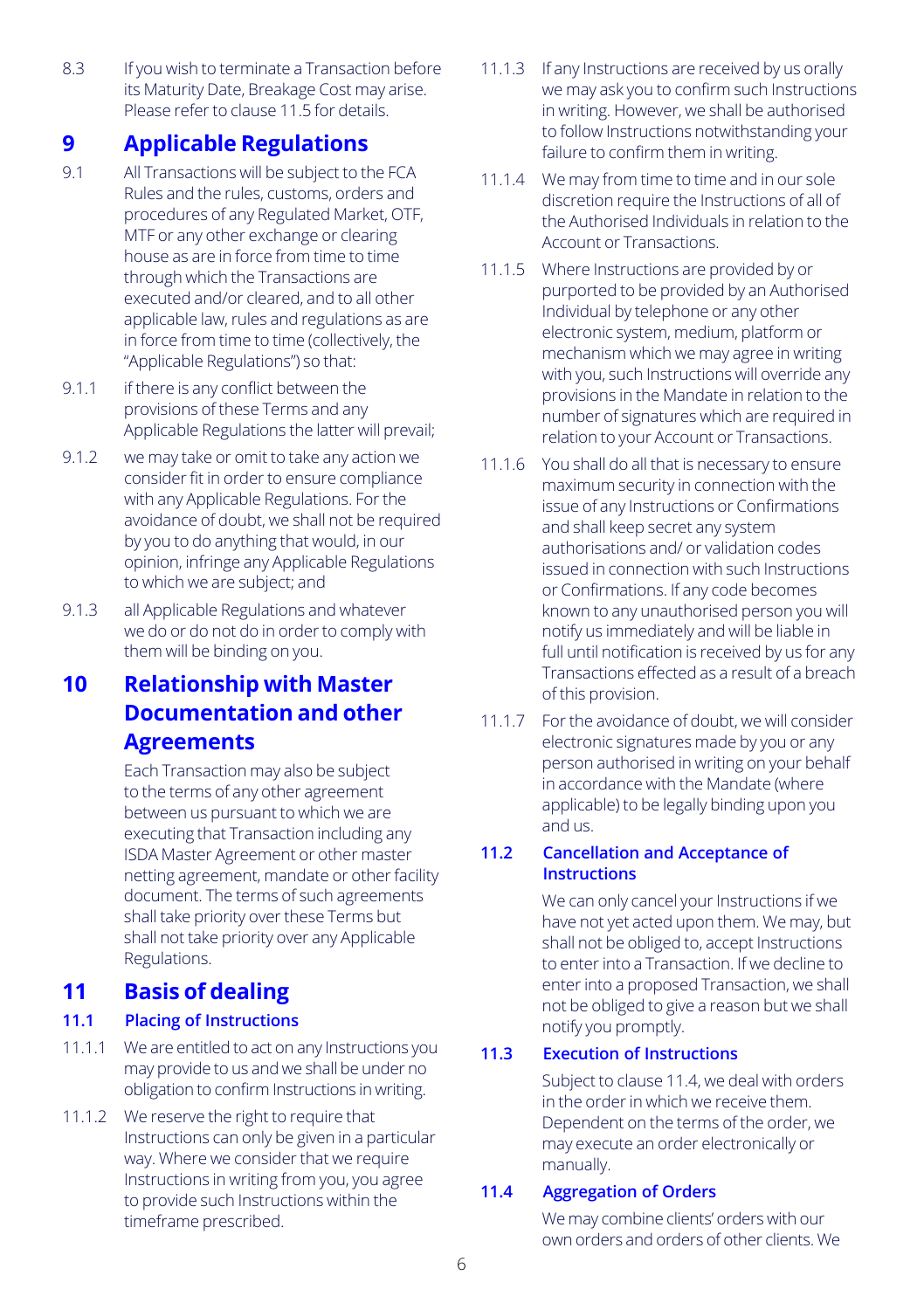will not aggregate your order with another client's order if it is likely that such aggregation will operate to your disadvantage; where we have not informed you of any potential disadvantage and where our order allocation policy has not been closely followed. However, on occasion, aggregation may result in you obtaining a less favourable result. We will not aggregate transactions on own account with your orders in a way that might be detrimental to you.

#### **11.5 Breakage Cost**

- 11.5.1 If you wish to terminate a Transaction before its Maturity Date, we will consider such request as soon as reasonably practicable. Should we agree to such request, the termination may result in a breakage cost payable by either you (to the Bank) or the Bank (to you) (the "Breakage Cost"). This cost will be dependent on the time remaining on the Transaction and the relevant market rate available to the Bank on the day on which such early termination takes effect. You are strongly advised to discuss potential Breakage Cost with us in advance of requesting an early termination of a Transaction.
- 11.5.2 Example Breakage Cost calculation for an Interest Rate Swap ("IRS"):

If you are the fixed rate payer under an IRS (with a constant notional amount) the Breakage Cost would be determined by:

The notional amount of the IRS x the remaining term of the fixed interest period (expressed in years) x difference between the interest rate available to the Bank for the remaining term of the IRS and your fixed interest rate for that period.

E.g. you have entered into an IRS of £1,000,000 (with a constant notional amount i.e. £1,000,000 for the life of the transaction) with the Bank for a period of three years and agreed to pay a fixed rate of 3.50% for the life of the IRS and in return to receive a variable rate matched to a preagreed Floating interest rate. If you wished to terminate this IRS in full after two years and the fixed interest rate available in the market to the Bank is then 1.50%, you will be obliged to make a payment of Breakage Cost to the Bank in the amount of £20,000 which is calculated (£1,000,000 x 1year x 2.00% = £20,000). Conversely, if the fixed rate at the time of breakage is 3.75%, the Bank will have to make a payment of Breakage Cost to you in the amount of £2,500 (£1,000,000 x 1 1  $year × 0.25% = £2.500$ ).

#### **11.6 MiFID II Regulated FX Contracts**

Specific rules and requirements as set out in schedule 5 apply to MiFID II Regulated FX Contracts, unless they are expressly excluded or varied.

## **12 Execution of orders**

#### **12.1 Best execution duty**

- 12.1.1 Pursuant to the FCA Rules, we owe a duty of best execution when we execute orders on your behalf. In the light of our business model, we wish to advise that if you have been categorised as a Professional Client we generally do not consider that we execute orders on your behalf within the meaning of the FCA Rules in the following circumstances and therefore do not owe you a best execution obligation to provide you with the best possible result. Namely:
	- (a) where we merely provide prices at which we would be willing to buy or sell; or
	- (b) where we provide you, either on request or on a continuous quoting basis, with a quote for the purchase or sale of an Investment; or
	- (c) where we are acting as your counterparty for our own account; or
	- (d) any other circumstances which clearly demonstrate that you have not legitimately relied on our expertise to protect your interests in relation to any aspect of the Transaction.
- 12.1.2 We also do not owe the duty of best execution if you have been categorised as an Eligible Counterparty.
- 12.1.3 There may be limited circumstances in which we determine that we are executing orders on your behalf. This may be the case if you are Retail Client. Where we identify that we owe the duty of best execution, we will inform you separately of our best execution policy. A summary of our best execution policy can be found on our website.

#### **12.2 LEI and National Client Identifier**

If you are a legal entity, we will require you to provide us with an LEI before a transaction can be executed. If you are a natural person, we will require you to provide us with a National Client Identifier or any information necessary to determine your National Client Identifier.

#### **12.3 Confirmations and Statements**

12.3.1 If you are a Retail Client or Professional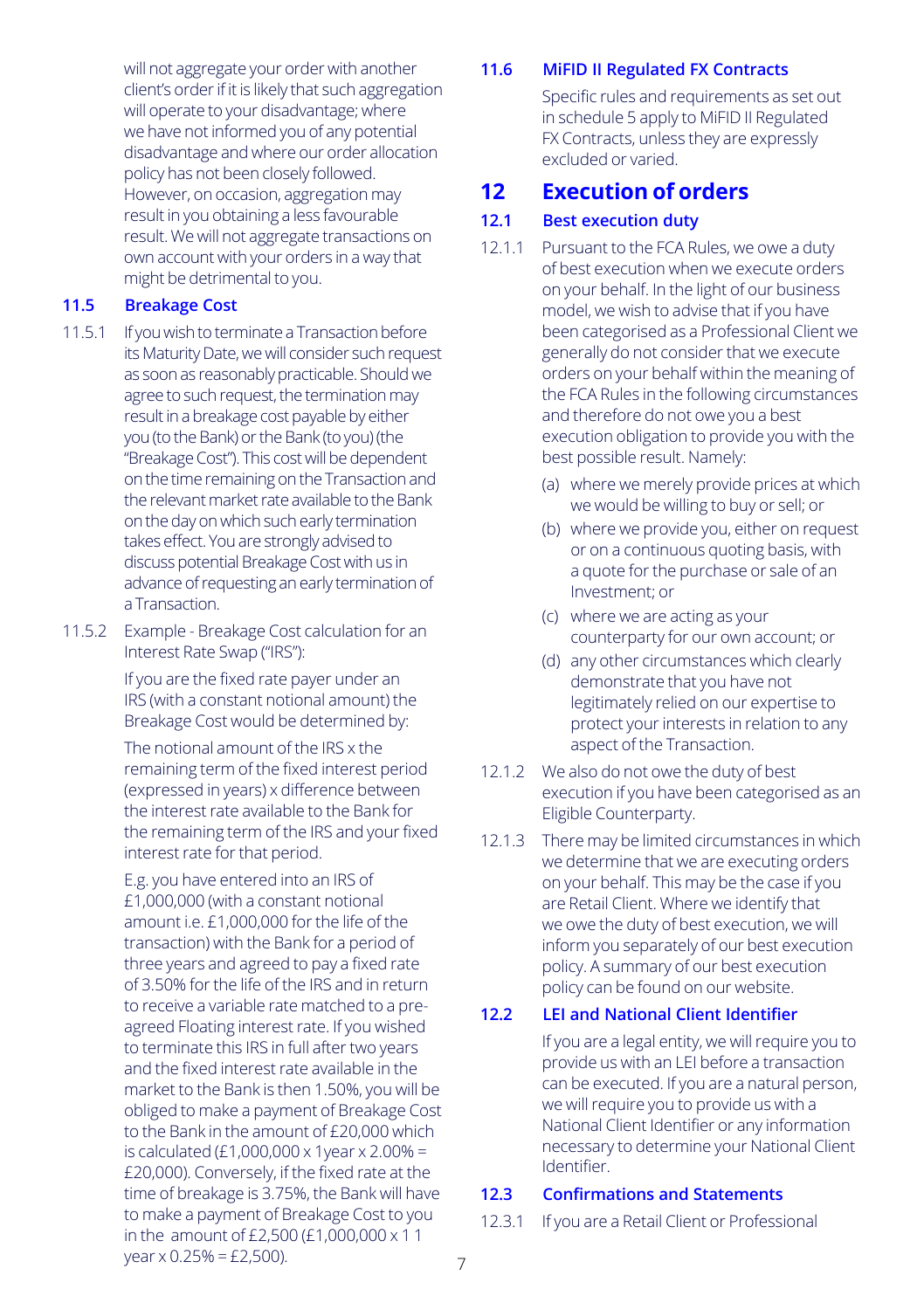Client, we are required to provide you with a Confirmation no later than the first Business Day following execution of your order or if the confirmation is received from a third party, no later than the first Business Day following receipt of the confirmation from that third party. Where it is not possible to send you full and final details of the Transaction at that time, we will send you a summary Confirmation containing key Transaction details. The full Confirmation will follow in due course.

- 12.3.2 It is your responsibility to inform us of any change to the address or other contact details to which Confirmations are sent, the non-receipt of a Confirmation or whether any Confirmations are incorrect before settlement.
- 12.3.3 Where required under EMIR, the Bank will periodically provide or make available to you a Statement setting out details of relevant Transactions, including;
	- (a) the key trade terms to enable you to identify each Transaction; and
	- (b) the valuation attributed to each Transaction.
- 12.3.4 Confirmations and Statements shall, in the absence of manifest error, be conclusive and binding on you, unless we receive from you objection in writing within ten Business Days of dispatch to you or within the earlier timeframe, where relevant, that may be specified in such Confirmation or Statement, or we notify you of an error in the Confirmation within the same period.
- 12.3.5 In the event of, and to the extent of, any conflict between a Statement and a Confirmation in respect of a Transaction, the terms of the Confirmation shall prevail.
- 12.3.6 Some Confirmations or Statements may be generated automatically and may not be signed by us. Our failure to generate a Confirmation or Statement shall not impact on the efficacy, validity or enforceability of the Transaction.

#### **12.4 Performance and Settlement**

- 12.4.1 You shall deliver promptly such funds, investments or other assets deliverable by you under a Transaction in accordance with the terms of that Transaction.
- 12.4.2 In the event that you fail to comply with this obligation, we may provide such funds, investments and other assets as is necessary to fulfil your obligations under

the Transaction and you shall be liable to us for the cost of so doing. To the extent applicable, we may debit the costs of so doing from your account(s) which are held by the Bank or any of our Associates.

#### **12.5 Set-off and Lien**

- 12.5.1 We may, to the extent applicable and at our discretion, set off, in whole or in part, monies due to you against monies due or owing from you to us, whether actual or contingent, in relation to any Transaction notwithstanding that the balances on such accounts and the liabilities of you to us may not be expressed in the same currency and we may effect any necessary conversions at such rate and time of exchange as determined by us on the day of the combination, consolidation or set-off. If the amount of the liability is unliquidated or unascertained, we may set off a sum which we estimate in good faith will be the liquidated or ascertained amount of the liability.
- 12.5.2 We retain the right at all times to exercise a general lien or security interest over any client financial instruments or funds that are held on your behalf in safe custody in order to recover debts that do relate to you or the provision of services to you .
- 12.5.3 If we do not receive either cash or securities in respect of any Transaction by the due date, we may immediately, without further demand or notice/having contacted you to demand settlement, cancel, close out, terminate, charge an administrative charge or reverse any contracts and resell, charge, pledge or otherwise dispose of any financial instruments or funds which we hold and use the proceeds towards what you owe us. We may dispose of such financial instruments at whatever price and in whatever manner we see fit at our absolute discretion and we will not be responsible for any loss or reduction in value of such financial instrument. We reserve the right to sell whatever financial instrument we deem appropriate and we shall not be liable to you in respect of such selection. We will give you reasonable notice but no less than three Business Days' notice before taking such action.
- 12.5.4 These rights will not affect any other rights of set-off, combination or lien we may have. It is our policy to pass on all fines, penalties and costs we might incur if you fail to make payment or you fail to deliver. We reserve the right to retain, or to require any of the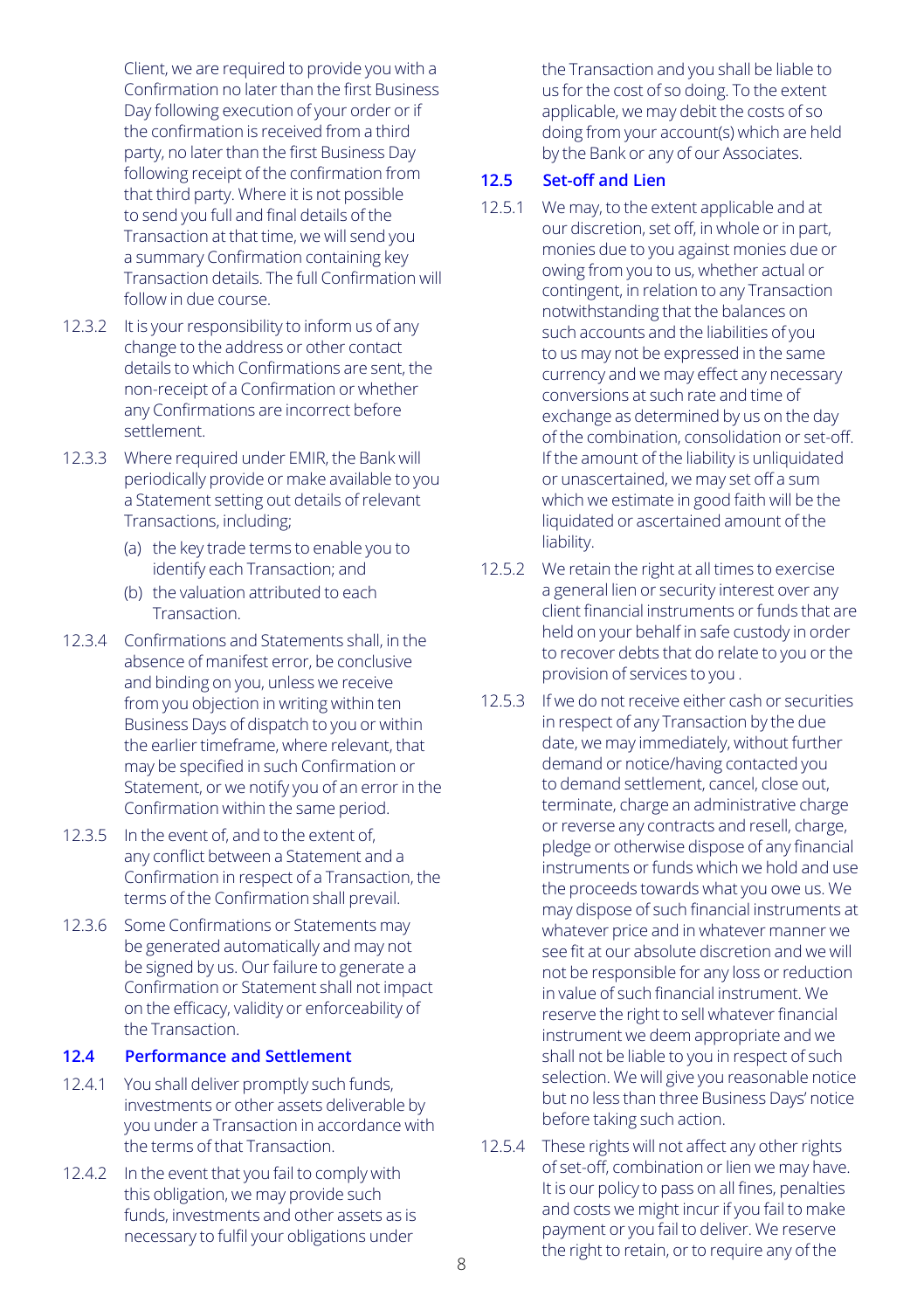companies in the same group as us to retain, or make deductions from, amounts which we owe to you or are holding for you, in respect of any charges and other amounts payable by you to us or in respect of any other liability you may have towards us. Where the funds realised by the sale of the financial instrument are insufficient to cover the whole of your liability to us, you will remain liable to us for the balance.

12.5.5 Any funds/assets held as relevant client monies under Applicable Regulations will not be so offset once you have formally notified us and we have duly acknowledged that such funds/assets are client money.

#### **12.6 Third parties**

- 12.6.1 It is likely that during the course of settlement someone other than yourself, ourselves or an Associate, will hold your money and/or be the nominal holder of your registered investments or the custodian of the documents of title or certificates which evidence the title to your investments. While every care has been taken in appointing such parties, we do not accept responsibility and have no liability for the actions or omissions by any such third party.
- 12.6.2 Where such third parties are situated outside the UK it may mean that the legal and regulatory regime applying to those parties is different to that of the UK and in the event of a default of such an institution those assets may be treated differently from the position which would apply if the assets were held in an eligible credit institution, relevant party or eligible custodian in the UK. This transaction and custody risk is increased where local custody services in underdeveloped or emerging market countries are used.

## **13 Our Charges**

#### **13.1 Charges**

In addition to the price of each Investment, you will pay our charges. These charges, including, where appropriate, the basis of calculation, how they are to be paid and collected and how frequently they are to be paid are subject to negotiation and agreement between us, unless we have notified you in advance of the applicable charges. You will also pay any applicable value added tax on such charges. A disclosure of expected Aggregated Costs and Charges and expected Total

Consideration is available on our website at https://corporate.bankofireland.com/ library/. We will also provide this information on a post trade term sheet confirming actual Aggregated Costs and Charges and actual Total Consideration following execution of any Derivative trade.

An itemised break down of costs and charges can be provided to you at any stage by your relationship manager on request.

#### **13.2 Taxes**

- 13.2.1 You will also be responsible for payment of any applicable taxes and any industry levy, brokerage fees, transfer fees, registration fees and all other liabilities, charges, costs and expenses payable or incurred by us in connection with these Terms.
- 13.2.2 It is your responsibility to:
	- (a) ensure that you have obtained appropriate tax advice in relation to your Transactions;
	- (b) make all tax payments as required by applicable law and regulation;
	- (c) provide us with any documentation as required by applicable law and regulation for tax purposes and you undertake to provide us with such documentation when requested by us to do so; and
	- (d) make all necessary filings, returns and/ or other disclosures to the appropriate regulatory authorities.

#### **13.3 Payments**

All payments to us shall be made in same day funds, in such currency as we may from time to time specify, to the bank account designated by us for such purpose. All such payments shall be made by you without any deduction or withholding.

#### **13.4 Default Interest**

If you fail to pay us any amount when it is due, we reserve the right to charge you interest on any such unpaid amount calculated at the rate as reasonably determined by us to be the cost of funding such overdue amount. Interest will accrue on a daily basis and will be due and payable by you as a separate debt.

#### **13.5 Currency Indemnity**

If we receive or recover any amount in respect of an obligation of yours in a currency other than that in which such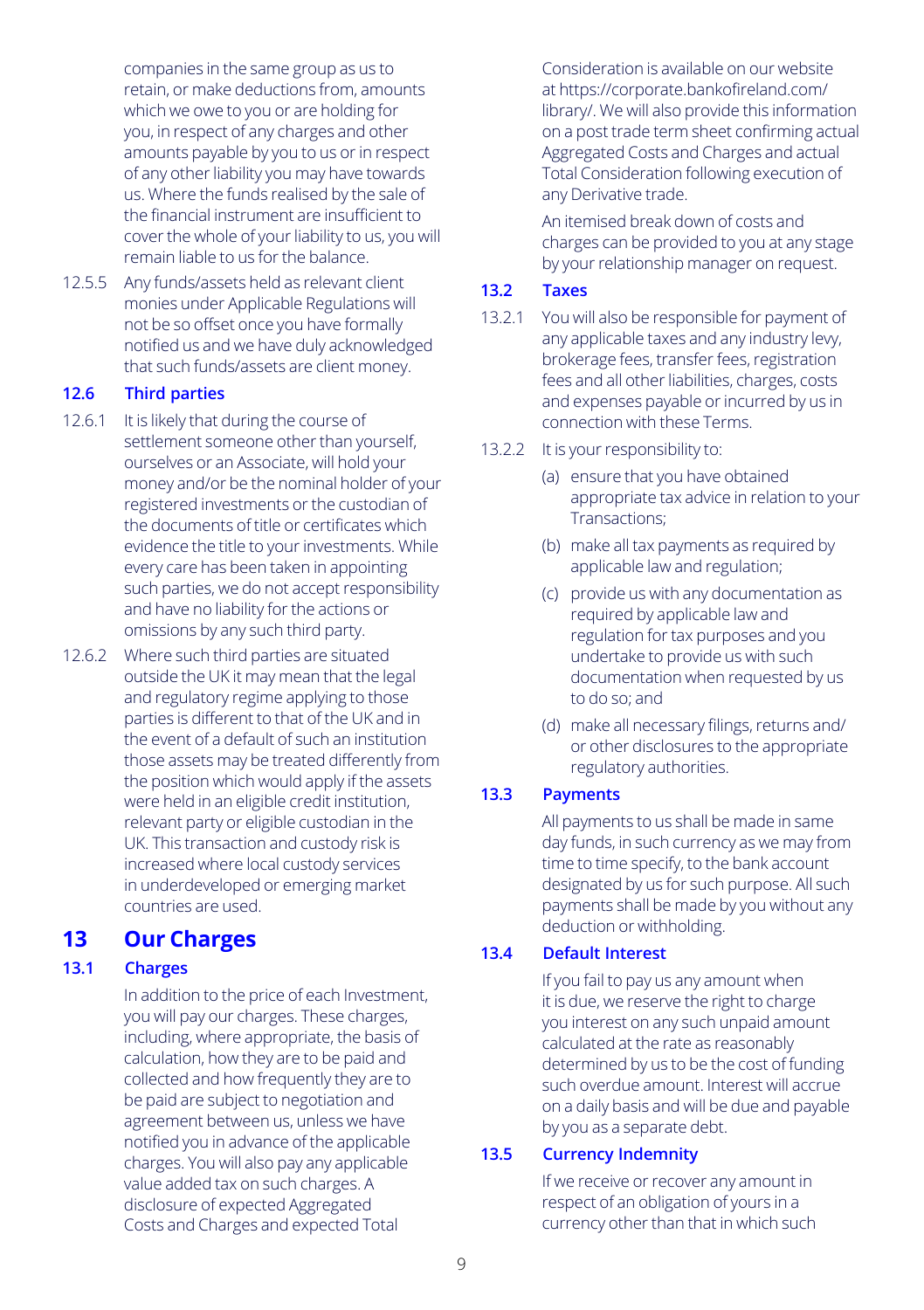amount was payable, whether pursuant to a judgment of any court or otherwise, you shall indemnify us and hold us harmless from and against any cost (including costs of conversion) and any loss suffered by us as a result of receiving such amount in a currency other than the currency in which it was due.

#### **13.6 Remuneration, Commission and Sharing Charges**

We will notify you in accordance with the Applicable Regulations if we receive remuneration or commission from, or share charges with, an Associate or other third party as a result of undertaking Transactions on your behalf.

#### **13.7 VAT number**

Our VAT identification number is GB168196135.

## **14 Client money**

Unless we notify you separately in writing, we act as banker in respect of any money we hold on your behalf in an account with ourselves. This means that we do not hold your money in accordance with any relevant client money requirements. In particular, we shall not segregate your money from ours unless you have specifically requested this in the context of you holding client money and we shall not be liable to account to you for any revenues made by our use, as banker, of such funds.

## **15 Material Interests and Conflicts**

- 15.1 Your attention is drawn to the fact that when we deal with or for you, we or an Associate may have an interest, relationship or arrangement that is material in relation to the Transaction or Investment concerned.
- 15.2 We have implemented a conflicts of interest policy ("the Conflicts Policy") that identifies those circumstances that constitute, or may give rise to, conflicts of interest which may damage the interests of one or more of our customers. The Conflicts Policy also sets out the organisational and administrative arrangements that we have implemented in order to manage these conflicts. If, at any time, you would like to receive further details in relation to our Conflicts Policy, please contact us in writing.
- 15.3 In accordance with Applicable Regulations, we would like to disclose to you the following conflicts of interests. We may:
- (a) deal in the Investment, a related Investment or an asset underlying the Investment, as principal for our own account or that of someone else. This could include selling to you or buying from you and also dealing with or using the services of an intermediate broker or other agent who may be an Associate;
- (b) buy from you and sell immediately to another client or vice versa;
- (c) hold a position (including a short position) in the Investment concerned, a related investment or an asset underlying the Investment;
- (d) quote prices to the market in the Investment, a related Investment or an asset underlying the Investment;
- (e) sponsor or underwrite a new issue involving the Investment you are buying or selling;
- (f) act as financial adviser or lending banker to the company whose Investments you are buying or selling or to an actual or potential bidder for the share capital in such a company;
- (g) provide other services to Associates or other clients who may have interests in Investments or underlying assets which conflict with your own.

## **16 Representations, Warranties and Covenants**

- 16.1 You represent and warrant to us the following, each of which is deemed to be repeated by you on each date you enter into a Transaction, that (as the context requires):
- 16.1.1 you have all necessary capacity, authority, powers, consents, licences and authorisations and have taken all necessary action to enable you lawfully to enter into and perform your obligations under these Terms and each Transaction and to grant the security interests and powers referred to in these Terms;
- 16.1.2 the persons entering into these Terms and each Transaction (and who will give the Instructions for each Transaction) on your behalf have been duly authorised to do so;
- 16.1.3 these Terms, each Transaction and the obligations created under them are binding upon you and enforceable against you in accordance with their terms and do not and will not violate the terms of any regulation, order, charge or agreement by which you are bound;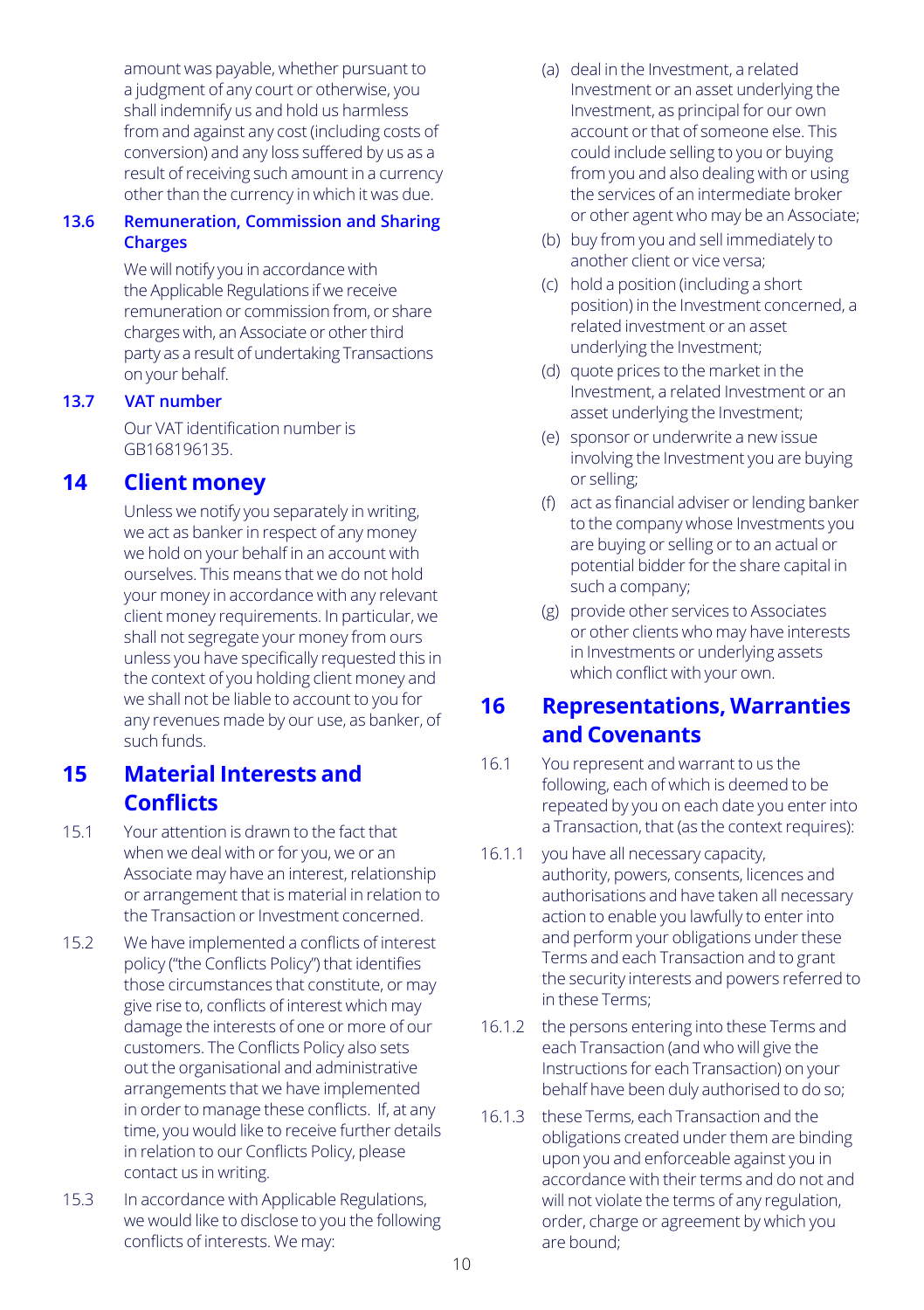- 16.1.4 you have regular access to the internet and consent to us providing you with information, with KIDs where relevant or, where applicable, amendments to these Terms by posting such information on our website at www.bankofireland.com/treasurylibrary or such other website as we may notify to you from time to time;
- 16.1.5 you are sole legal and beneficial owner (except where you are acting as trustee) of the Investments which are the subject of the Transaction and each Transaction and such Investments are and will be free from any charge, lien, pledge or encumbrance;
- 16.1.6 any information which you provide or have provided to us in respect of your financial position or other matters is accurate and not misleading in any material respect;
- 16.1.7 by entering into and performing the transactions contemplated by these Terms you will not violate any Applicable Regulations;
- 16.1.8 you are entering into Transactions for commercial purposes only and such Transactions will be directly linked to your business activities;
- 16.1.9 you are willing and financially able to sustain a total loss of funds resulting from the Transactions you enter into;
- 16.1.10 except as otherwise agreed by us, you are the sole legal and beneficial owner of all cash and collateral you transfer under these Terms, free and clear of any security interest whatsoever;
- 16.1.11 except to the extent that we have agreed that you may act as agent on behalf of another pursuant to clause 16.2 below and subject to clause 4.3 above, you will be liable as a principal in respect of all Transactions;
- 16.1.12 unless you have notified us otherwise in writing, neither you nor any other entity within the group to which you may belong is a financial counterparty (as defined under EMIR) nor has taken, at the time at which a Transaction is entered into, positions in OTC derivative contracts that exceed a clearing threshold specified under EMIR. You agree to promptly notify us in writing if, at the time at which a Transaction is entered into or any time thereafter, any such clearing threshold is exceeded in the manner specified under EMIR;
- 16.1.13 unless you have notified us otherwise in writing, where you have notified us

that you are a financial counterparty (as defined under EMIR), you are a financial counterparty that is not subject to the clearing obligation under EMIR;

- 16.1.14 unless you have notified us otherwise in writing, where you may have notified us that you are a financial counterparty that is not subject to the clearing obligation under EMIR you continue not to be subject to such obligation;
- 16.1.15 unless you notify us otherwise in writing, where you have notified us that you are a financial counterparty (as defined under EMIR) that is subject to the clearing obligation under EMIR you continue to be subject to such obligation;
- 16.1.16 unless you notify us otherwise in writing, where you have notified us that you are a non-financial counterparty (as defined under EMIR) that has taken positions in OTC derivative contracts that exceed one or more clearing thresholds specified under EMIR, your status has not changed and you have not exceeded any additional clearing threshold(s) as specified under EMIR;
- 16.1.17 you agree to promptly notify us in writing if, at the time at which a Transaction is entered into or any time thereafter, any clearing threshold specified under EMIR is exceeded in the manner provided for under EMIR;
- 16.1.18 where relevant, you have obtained (and provided us with) an LEI;
- 16.1.19 unless you have notified us otherwise, you are not a US person (as such term has been defined in the interpretative guidance on the cross border application of the swaps provisions of Title VII of the Dodd Frank Act published by the U.S. Commodity Futures Trading Commission in July 2013); and
- 16.1.20 you will not use any automated software, algorithm or trading strategy without our prior written consent.

#### **16.2 Where you are acting as agent on behalf of another:**

- 16.2.1 you represent and warrant that:
	- (a) you have full authority to engage with us in all business you carry on with us on behalf of such person and to use their resources to meet any obligations incurred by you in relation to such business;
	- (b) such person can make the representations and warranties set out in clause 16.1 above as if it were the party to these Terms;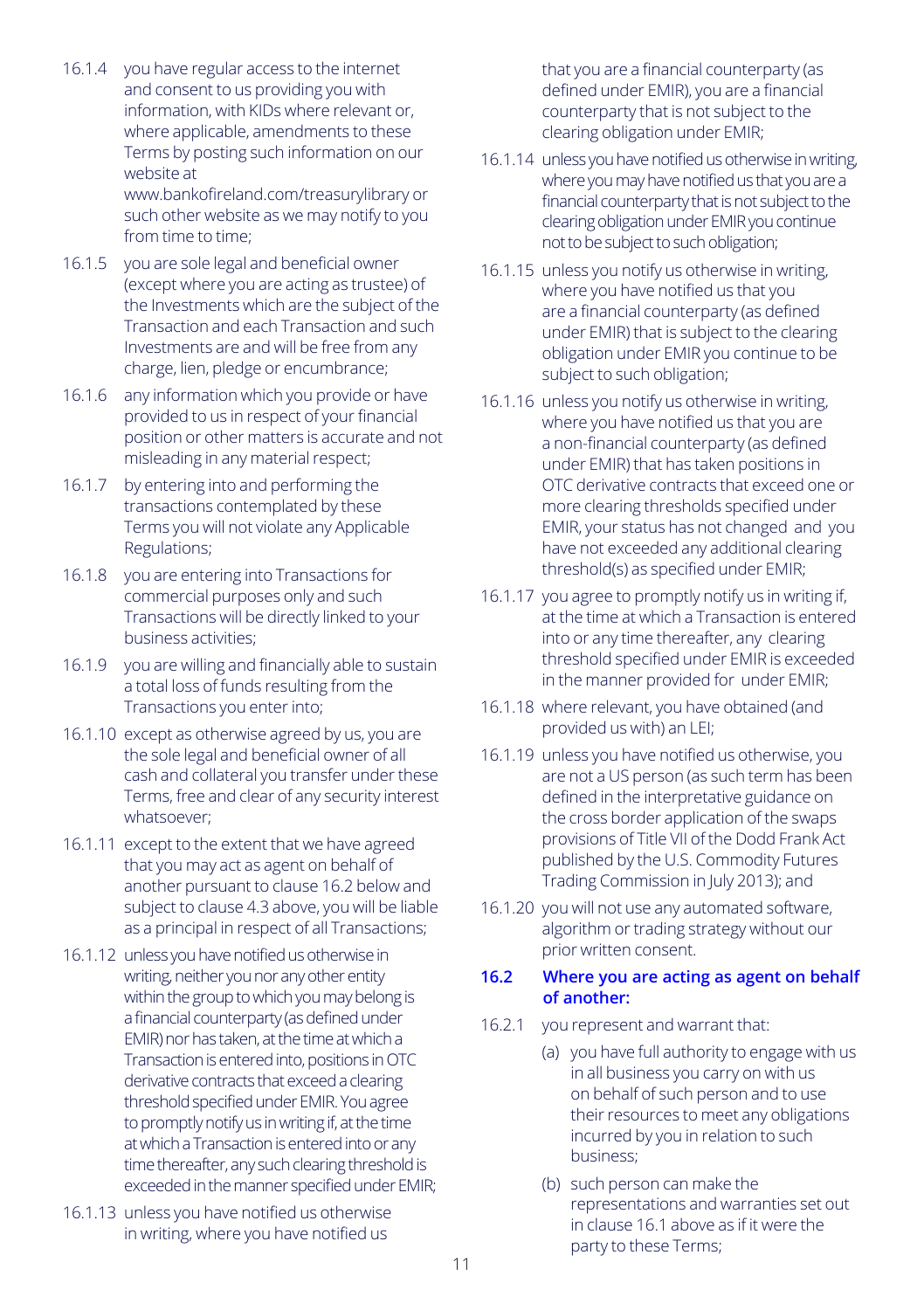- (c) in entering into any Transaction on behalf of such person, you have no reason to believe that such person will not be able to perform any settlement obligations under such Transaction;
- (d) you have obtained, recorded and independently verified evidence of the identity of such person and, where appropriate, the identity of any underlying principal of such person, you have identified the source(s) of wealth and funds of such person and, where appropriate, any underlying principal of such person, and you have complied with all other customer information requirements pursuant to all Applicable Regulations including those of the United Kingdom; and
- (e) in entering into any Transaction on behalf of such person, you have no reason to believe that such person is subject to any restriction or prohibition from engaging in such Transaction under any Applicable Regulations.
- 16.2.2 Notwithstanding any provision of these Terms to the contrary, you agree that, for settlement purposes only, we may settle directly with such person and shall be entitled to take any action to effect the same; and

#### **16.3 You covenant to us that:**

- 16.3.1 you will at all times obtain and comply, and do all that is necessary to maintain in full force and effect, all authority, capacity, powers, consents, licences and authorisations referred to in clause 16.1;
- 16.3.2 you will promptly notify us of the occurrence of any of the events set out in clauses 24.1 below with respect to yourself;
- 16.3.3 you will use all reasonable steps to comply with all Applicable Regulations in relation to these Terms and any Transaction so far as they are applicable to you or us; and
- 16.3.4 upon demand, you will provide us with such information as we may reasonably require to evidence the matters referred to in this clause 16 or to comply with any Applicable Regulations.

## **17 Liability and Indemnity**

#### **17.1 General Exclusion**

Neither we nor our officers, employees, agents or delegates shall be liable for any loss suffered by you under or in connection with these Terms unless such loss arises

from our respective negligence, wilful default or fraud.

#### **17.2 Exclusion for Telephone and Electronic Instructions**

For the avoidance of doubt, neither we nor our officers, employees, agents or delegates shall be liable or responsible for consequences arising out of the interruption of, delay and/or loss in transit of any messages, letters, email communications or documents sent by you or us in relation to any Transaction or for any delay, mutilation or other errors arising in transmission of any Instructions and Confirmations sent by telephone, facsimile, email or other electronic means.

#### **17.3 Force Majeure**

Neither we nor our officers, employees, agents or delegates assume any liability or responsibility for consequences arising out of acts, events or circumstances not within our control including war, acts of terrorism, insurrection, civil disorder, acts of God, industrial disputes, acts or regulations of government, regulatory or supranational bodies or authorities or markets or the breakdown, failure or malfunction of any telecommunications or computer service or the interruption of the Bank's business due to failure of power supplies.

#### **17.4 Indemnity**

- 17.4.1 You will indemnify us and our officers, employees, agents and delegates against any costs, loss, liability, claims, demands, proceeds or expenses whatsoever which may be suffered or incurred by us and/or them directly or indirectly in connection with or as a result of any service performed or action permitted under these Terms except to the extent that the expense or loss is due to our or their respective negligence, wilful default or fraud.
- 17.4.2 Nothing in these Terms will either exclude or restrict any general duty or liability to you which we may have under, or require you to indemnify or compensate us to any extent prohibited by, the Financial Services and Markets Act 2000 or the FCA Rules or anything in these Terms.
- 17.4.3 Nothing in these Terms will reduce your statutory rights relating to misdescribed products or services. For further information about your statutory rights contact your local authority Trading Standards Department or Citizens Advice Bureau.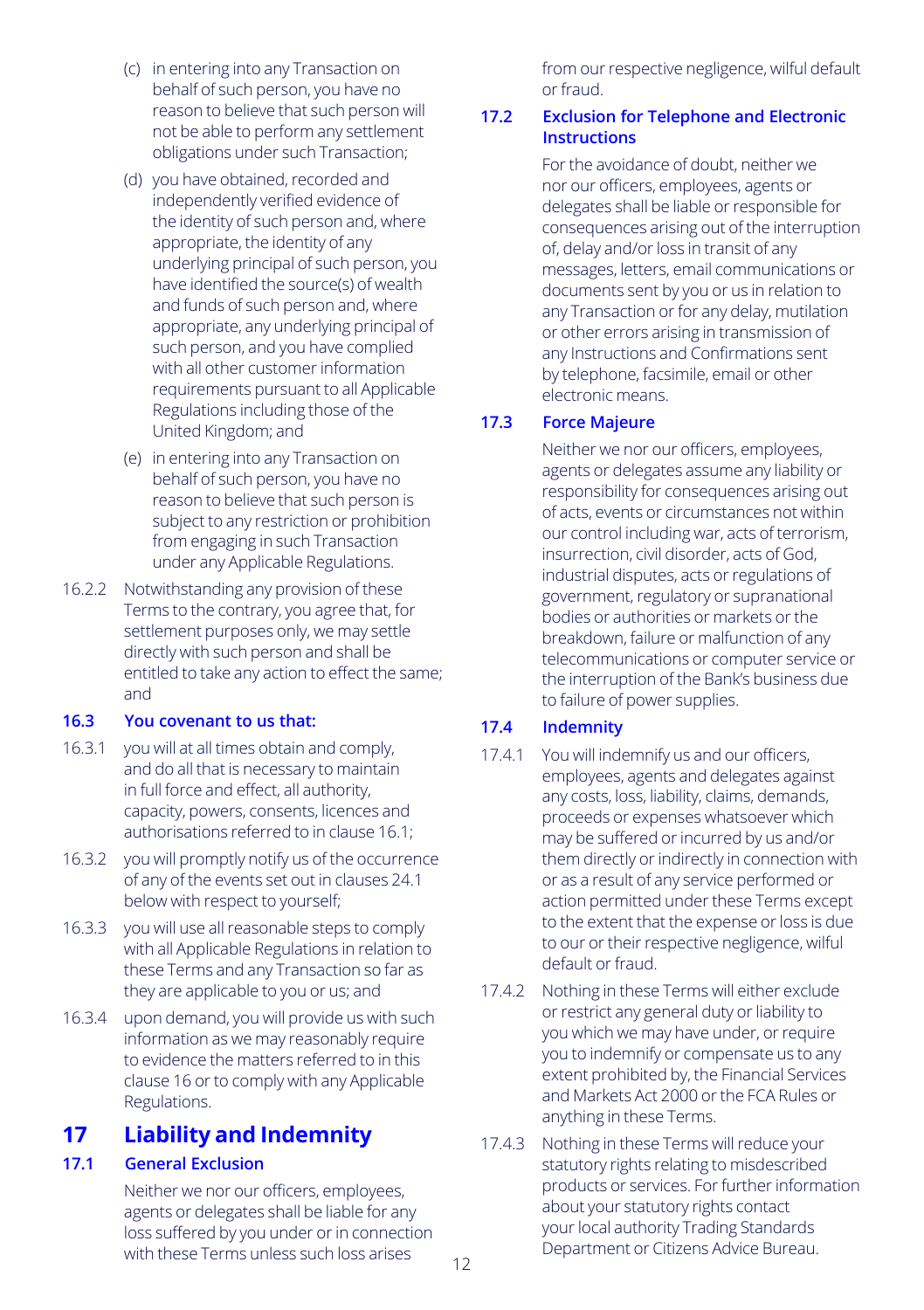#### **17.5 Reasonable Delay**

Notwithstanding the above, we shall be under no liability for any loss or expense you incur by reason of our reasonable delay in dealing with your Transaction or any change in market conditions. We shall have no liability to you for any loss or expense you may suffer or incur as a consequence of any Transaction entered into by you in accordance with your Instructions.

## **18 Margin**

- 18.1 Where we effect or arrange a Transaction involving an option, future or contract for differences you should note that, depending upon the nature of the Transaction, you may be liable to make margin payments. Further payments may be required if the Transaction fails to be completed or upon the earlier settlement or closing out of your position.
- 18.2 You will be required to make further variable payments by way of margin against the purchase price of the Investment, instead of paying (or receiving) the whole purchase (or sale) price immediately.
- 18.3 The movement in the market price of your Investment will affect the amount of margin payment you will be required to make.
- 18.4 We will monitor your margin requirements on a daily basis and we will inform you as soon as it is reasonably practicable of the amount of any margin payment required under this clause.
- 18.5 You agree to pay us on demand such sums by way of margin as are required from time to time under the rules of any relevant market (if applicable) or as we may in our discretion reasonably require for the purpose of protecting ourselves against loss or risk of loss on present, future or contemplated Transactions under these Terms.
- 18.6 If you fail to meet a margin call, we may (and after five Business Days will) close out the position unless we have previously granted you a loan or credit in accordance with Applicable Regulations.
- 18.7 Unless otherwise agreed, margin must be paid in cash. The currency of the cash margin you pay to us shall be the currency of the relevant underlying Transaction (if applicable) or as we may in our discretion reasonably decide from time to time. Cash margin is paid to us as an outright transfer of title and you will not retain any interest in it.

Cash margin received by us will be recorded by us as a cash repayment obligation owed by us to you.

## **19 Security**

- 19.1 We may require you to provide security for your obligations under these Terms in the form of cash or collateral acceptable to us as we may determine. Such security will be provided as continuing security for the performance of all your obligations (whether actual or contingent, present or future) to us under or pursuant to these Terms ("the Secured Obligations"). You shall grant to us, with full title guarantee, a first fixed mortgage or charge as directed by us in all such non-cash collateral provided by you to us or to our order or under our direction or control or otherwise held by an Associate.
- 19.2 You agree to execute such further documents and take such further action as we may reasonably require to perfect our security interest over, be registered as owner of or obtain legal title to the collateral, secure further Secured Obligations, enable us to exercise our rights or to satisfy any market requirement.
- 19.3 You undertake neither to create nor to have outstanding any security interest whatsoever over, nor to agree to assign or transfer, any of the collateral transferred to us.
- 19.4 You agree that we may, free of any adverse interest of yours or any other person, grant a security interest over the collateral provided by you to cover any of our obligations owed by virtue of the positions held by us for you (whether as principal or as agent).
- 19.5 In addition and without prejudice to any rights which we may be entitled to under these Terms or any Applicable Regulations, we shall have a general lien on all property held by us on your behalf until the Secured Obligations are satisfied.

## **20 Your rights**

In the event of default by the Bank, you may exercise any legal rights available to you whether arising from contact or by operation of law.

## **21 Custody of investment instruments**

The Bank will hold investment instruments for you on terms to be agreed between you and us.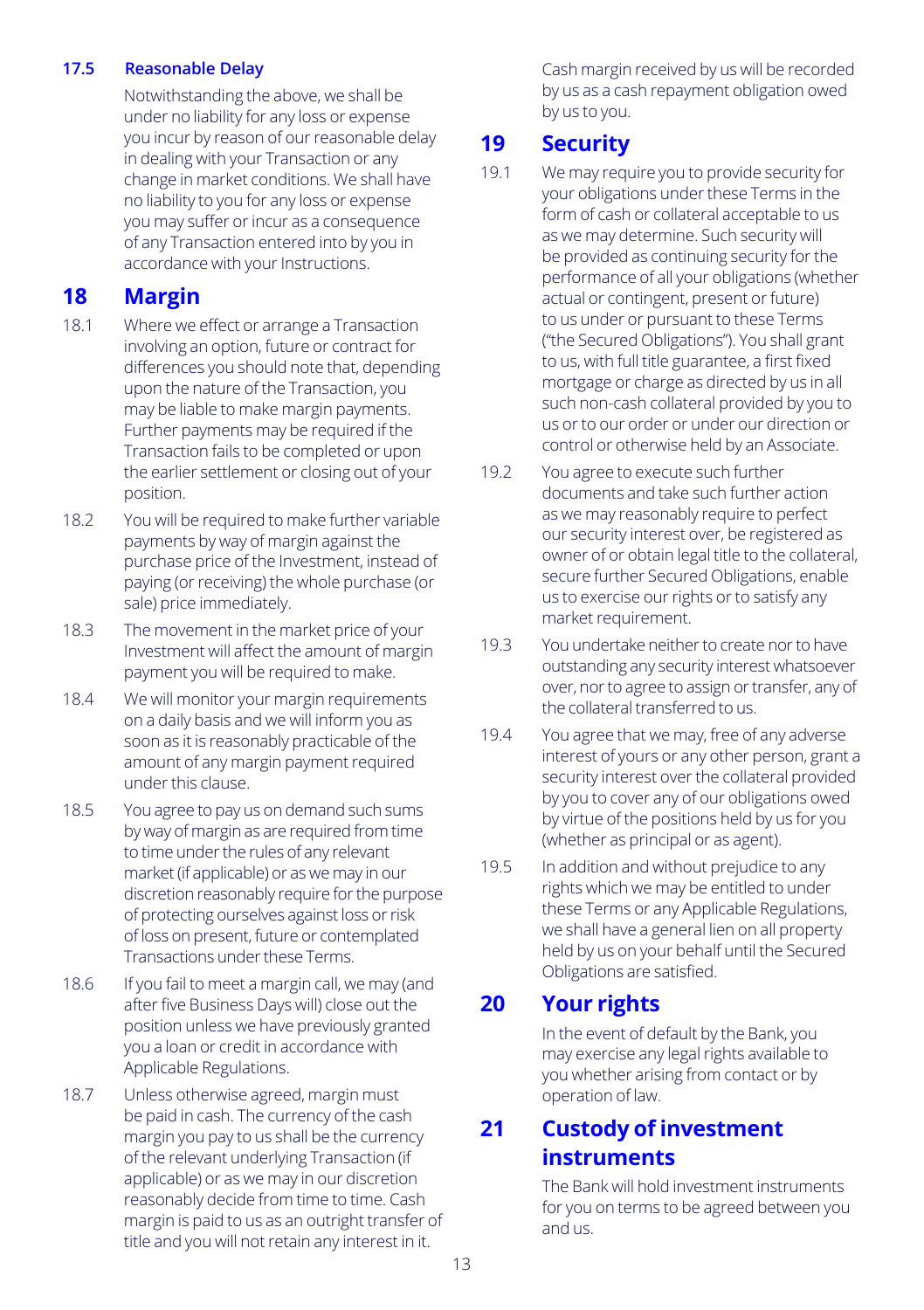# **22 Confidentiality and Personal Data**

## **22.1 Confidentiality**

- 22.1.1 Your relationship with us is a confidential matter (even when you are no longer a customer). We will not reveal your name and address or details about your Account to anyone, other than in the following cases when we are allowed to do so by law or other Applicable Regulation:
	- (a) if we have to give the information by law or other Applicable Regulation;
	- (b) if disclosure is required in the public interest;
	- (c) where our interests require disclosure; and
	- (d) where the disclosure is made with your express or implied consent.

#### **22.2 Personal Data**

When processing your personal data, we comply with our obligations under the applicable data protection legislation. The Bank's Data Privacy Notice sets out:

- (i) the information we collect about you;
- (ii) how we use your information;
- (iii) who we share your information with;
- (iv) how you can control our use of your information and exercise your rights.

A copy of the Data Privacy Notice was provided to you. Please contact us, if you have not received it, so that we can issue you with another copy. It can also be found at www.bankofireland.com/privacy.

#### **22.3 Recording of telephone and electronic communication**

All telephone or electronic communication between us that may or may not result in Transactions will be recorded by us. Our voice records will be accepted by you as conclusive evidence of the Instructions, orders or conversations recorded. Our recordings shall be and remain our sole property. The recordings may also be used as evidence in any proceedings involving the Bank or any of our Associates. A copy of such conversations and communications with you will be available on request for a period of five years and, where requested by the Central Bank of Ireland or FCA, for a

period of up to seven years.

# **23 Regulatory reporting**

23.1 We will provide details of your Transaction to the competent authorities (such as Central Bank of Ireland or Financial Conduct Authority) or publicise the price, volume and time of such Transaction in accordance with the Applicable Regulations.

> You acknowledge and agree that we are required to disclose such information and that all such information held by us shall be our sole and exclusive property.

- 23.2 Certain forward foreign exchange transactions are exempted from the regulatory reporting obligations under MiFID II if the criteria set out in schedule 4 are met. In order for us to assess whether your forward foreign exchange transaction has to be reported or not, you agree to provide us with all information we may reasonably require for the purpose of complying with our obligations under Applicable Regulations and acknowledge that we reserve the right not to enter into any forward foreign exchange Transactions with you until we are in receipt of such information.
- 23.3 You agree to inform us if you are aware or become aware of any change to the information provided to us under this clause 23 and schedule 4. Our decision to report or not report your Transaction will be based on the information and evidence you have provided in relation to your forward foreign exchange Transaction.

## **24 Termination**

- 24.1 We may close out any unsettled Transactions and/or terminate these Terms in any of the following circumstances:
	- (a) you fail to make any payment when due under or to make or take delivery of any property when due under, or to observe or perform any other provision of these Terms and such failure continues for three Business Days after we give you notice of non-performance;
	- (b) you cease to trade, or are unable to pay your debts at any time as they fall due or have a petition presented or a meeting convened for the purpose of winding you up or if you enter into liquidation whether compulsorily or voluntarily or you have a receiver, manager, examiner or administrator appointed over all or a substantial part of your assets;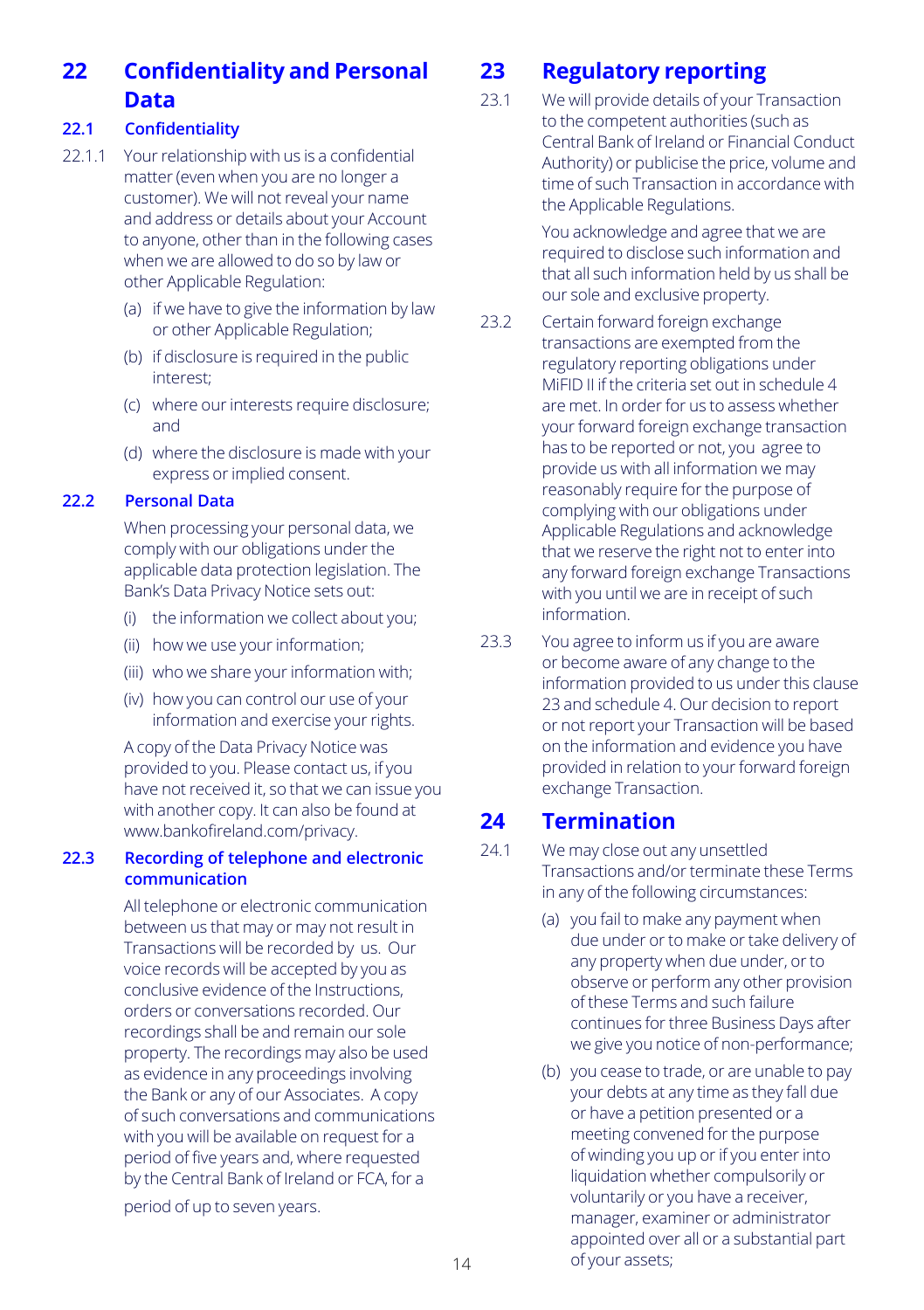- (c) part of your assets or distraint is levied over any of your assets or any similar or analogous order is made or proceeding is commenced or officer is appointed or action is taken in any jurisdiction in consequence of debt;
- (d) any representation or warranty made or given or deemed made or given by you under clause 16 proves to have been false or misleading in any material respect as at the time it was made or given or deemed made or given;
- (e) you are dissolved;
- (f) you fail to observe or perform any other obligations which you owe to us or you are otherwise in breach or default of any term or provision of these Terms or of any Transaction;
- (g) any indebtedness in respect of money you have borrowed from us, or any member of the Group in an amount greater than Euro 10,000 or equivalent in other currencies becomes payable or capable of being declared payable before its stated maturity;
- (h) you stop or suspend payment of your debts or you propose to enter into any composition, scheme, compromise or arrangement with or for the benefit of your creditors generally or any class of them;
- (i) any security (or any part of it) given under or in respect of these Terms, or in respect of any Transaction is not or will no longer be a valid, enforceable, effective and continuing security or we receive legal advice to that effect;
- (j) your insolvency or inability or the insolvency or inability of any other person, corporation or entity now or hereafter liable, absolutely or contingently for the payment of your obligations under the Transactions ("Other Liable Party"), to pay your debts as they mature, or the appointment of a receiver, examiner, trustee, custodian or other fiduciary for, or for any property of, or an assignment for the benefit of creditors by, or the making of or entering into a trust mortgage or deed or other instrument of similar import for the benefit of creditors by you or any Other Liable Party, or the convening of a meeting of the creditors, or the selection of a committee representing the creditors or any Other Liable Party;
- (k) being an individual, if you are adjudicated a bankrupt;
- (l) we consider it necessary or desirable to prevent what we consider is or might be a violation of any Applicable Regulations or good standards of market practice; and/or
- (m) we consider it necessary or desirable for our own protection where an event occurs or any action is taken which we consider might have a material adverse effect upon your ability to perform any of your obligations under these Terms.
- 24.2 In order to terminate the Terms in accordance with clause 24.1 above, we shall give you written notice of our intention to do so, which shall be immediately effective. We may not give you notice of our intention to close out any unsettled Transaction.
- 24.3 Either of us shall be entitled to terminate these Terms by giving one week's written notice of our intention to do so to the other.
- 24.4 Any notice of termination given by either you or us will be considered to be effective in accordance with the provisions of clause 25.
- 24.5 In any case, termination shall not affect any legal rights or obligations that may already have arisen and shall be without prejudice to any Transactions already initiated.
- 24.6 In the event of termination, any unsettled Transactions will be closed out, settled or delivery effected and Transactions in progress at the date of termination will be settled in the normal way except where otherwise provided in other documentation relating to such Transactions.
- 24.7 In any case where we close out any Transaction and/or terminate these Terms, we will be entitled to receive from you all fees, costs, charges, expenses and liabilities accrued or incurred under these Terms up to the date of such close out or termination (as the case may be) including any additional expenses, charges or losses reasonably and properly incurred in closing out any Transactions and/or terminating these Terms. Any calculation of such expenses, charges or losses etc. shall take into account any close out and netting arrangements in any relevant documentation (including, for the avoidance of doubt, the ISDA Master Agreement) relating to a terminated or closed out Transaction which arrangements shall, for the avoidance of doubt, prevail.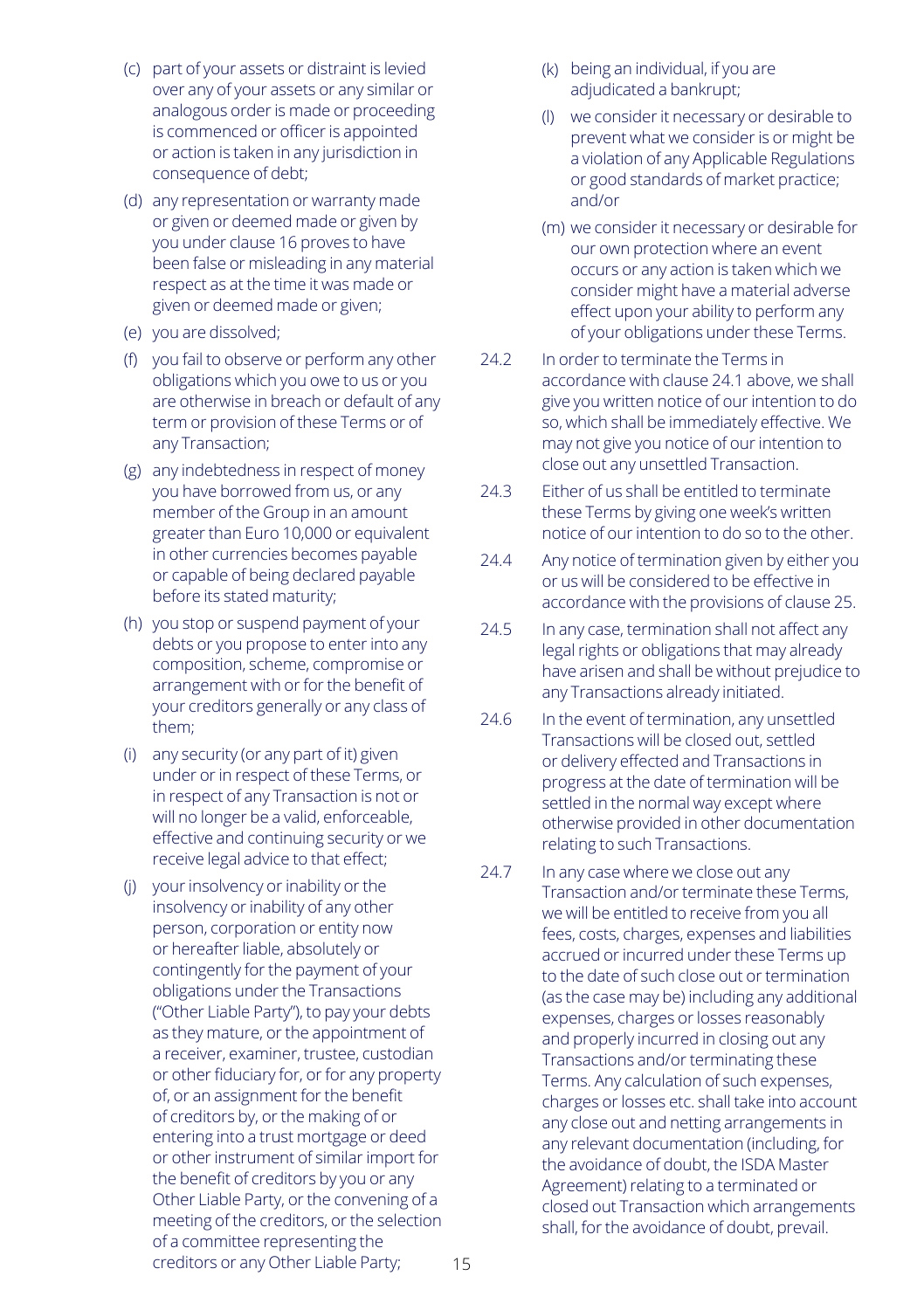# **25 Notices**

- 25.1 Any notice to be given by you or us shall, subject to any express provision in these Terms be given or notified in writing and shall be posted or delivered or sent by facsimile or electronic transmission. Any notice given by post will be deemed to be given five Business Days after posting and any notice given by delivery, facsimile or electronic transmission will be deemed given upon delivery, facsimile or transmission (as the case may be). In proving service of notice, it shall be sufficient to prove in the case of delivery by post that the correct communication details were affixed and in the case of delivery by facsimile or electronic transmission that it was delivered to the correct destination.
- 25.2 All notices shall be deemed correct. conclusive and binding on you unless objection in writing is received by us within five Business Days of receipt thereof by you.
- 25.3 Our current contact details are shown within these Terms unless we inform you otherwise. We will assume that your address is that shown on your account opening documentation unless you inform us otherwise in writing.

## **26 Miscellaneous**

#### **26.1 Amendments**

- 26.1.1 We may amend these Terms as required by law or regulation.
- 26.1.2 If you are a Retail Client, we will send you a written notice describing the relevant changes. Where we have sent a notice, such changes will become effective on a date to be specified in the notice which must be at least thirty Business Days after the notice is sent to you.
- 26.1.3 If you are a Professional Client or Eligible Counterparty, we will amend these Terms by uploading a new version of the Terms on our website and such changes will take effect immediately.
- 26.1.4 You may not amend these Terms without our prior written agreement.

#### **26.2 Assignment**

These Terms shall be for the benefit of and binding upon us both and our respective successors and assignees. You shall not assign, charge or otherwise transfer or purport to assign, charge or otherwise transfer your rights or obligations under these Terms or any interest in these Terms, without our prior written consent, and any purported assignment, charge or transfer in violation of this clause 26.2 shall be void.

#### **26.3 No Waiver**

The rights and remedies provided under these Terms are cumulative and additional to and not exclusive of those provided by law. We shall be under no obligation to exercise any right or remedy either at all or in a manner or at a time beneficial to you. No failure by us to exercise or delay by us in exercising any of our rights under these Terms (including any Transaction) or otherwise shall operate as a waiver of those or any other rights or remedies. No single or partial exercise of a right or remedy shall prevent further exercise of that right or remedy or the exercise of another right or remedy.

## **26.4 Severability**

If at any time, any provision of these Terms is or becomes illegal, invalid or unenforceable in any respect under the law of any jurisdiction, neither the legality, validity or enforceability of the remaining provisions of these Terms nor the legality, validity or enforceability of such provision under the law of any other jurisdiction shall in any way be affected or impaired.

## **26.5 Third Party Rights**

A person who is not a party to these Terms has no right under the Contracts (Rights of Third Parties) Act 1999 to enforce any of these Terms.

## **27 Entire Agreement**

Save where the Transaction is also subject to separate documentation (including such documentation referred to in clause 10), these Terms supersede any previous written or oral agreement between the parties in relation to the matters dealt with in these Terms and contain the entire agreement between the parties relating to the subject matter of these Terms at the date hereof.

## **28 Complaints**

28.1 If you are not satisfied with any aspect of our Service or products please contact your relationship manager directly who will be pleased to help you and explain our complaints procedure in more detail. A copy of our customer dispute resolution, complaints and error handling procedures is available on request.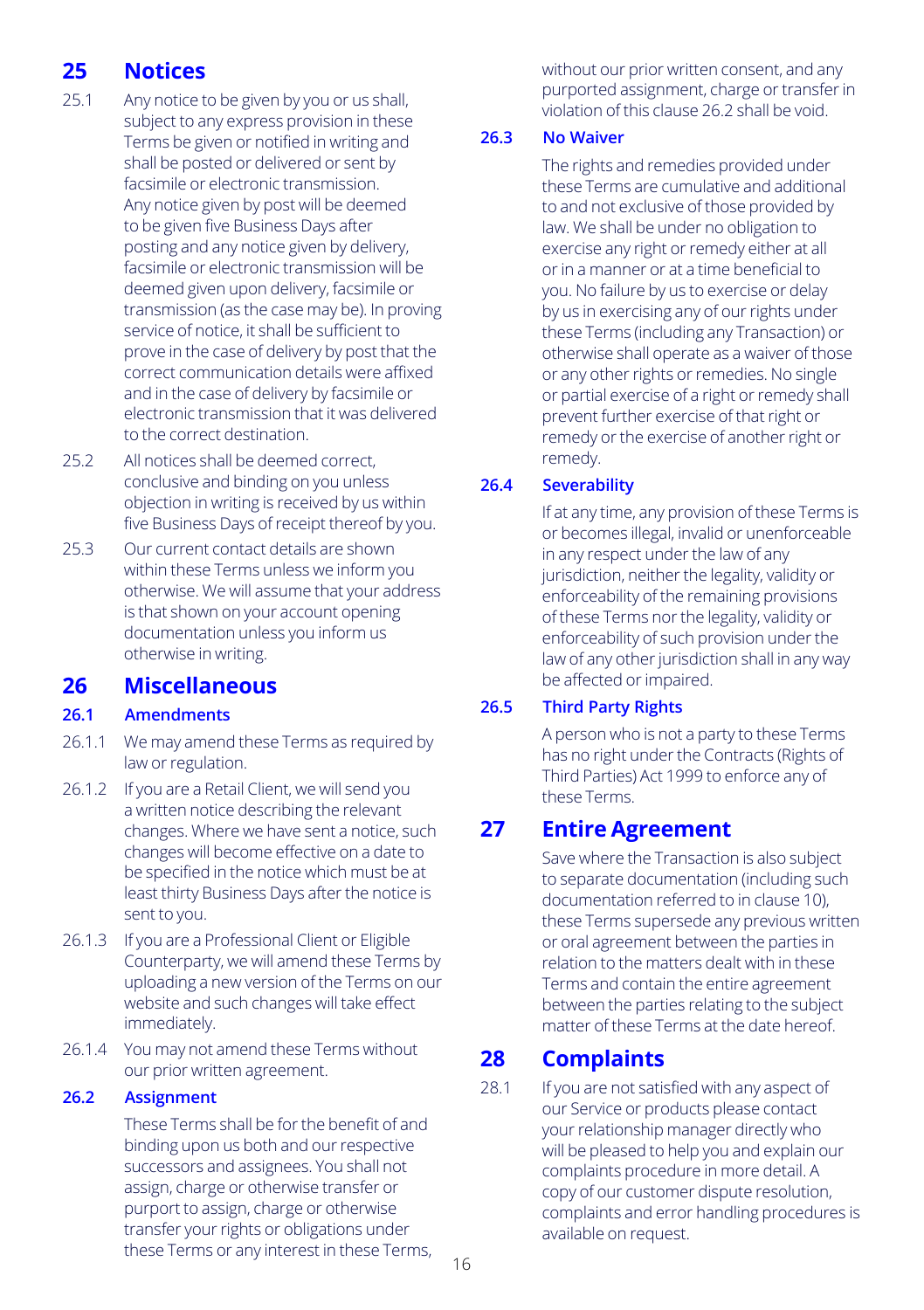- 28.2 Our aim is to try to resolve your complaint straightaway. Often however, complaints need to be investigated further. If this is the case, we will write to you within five (5) Business Days in order to:
	- (a) acknowledge receipt of your complaint; and
	- (b) tell you how long we expect it will take to resolve it.
- 28.3 In the majority of cases, we would hope to be able to resolve your complaint within ten Business Days. In exceptional circumstances and/or where your complaint is particularly complex, matters may take longer to resolve. We will however keep you informed of any progress until your complaint has been resolved.
- 28.4 However, if you are not satisfied with our action or explanation, you can refer your complaint in writing to: Head of Global Markets, Bank of Ireland Global Markets, Bow Bells House, 1 Bread Street, London, EC4M 9BE
- 28.5 In the event of a dispute remaining unresolved after exhausting our internal procedures, your complaint may fall under the jurisdiction of the Financial Ombudsman Service. It can be contacted at: South Quay Plaza, 183 Marsh Wall, London E14 9SR.

## **29 Dispute Resolution**

- 29.1 Where a dispute arises relating to the recognition of, or valuation of an uncleared OTC derivative contract, or exchange of collateral (a "Dispute");
	- (a) once a Dispute has been identified and notified to us, the Bank will consult with you in good faith using any agreed process to resolve the Dispute in a timely manner.
	- (b) where a Dispute has not been resolved within five (5) Business Days, the Bank will escalate the details of the Dispute internally to senior members of staff to assist in resolving the dispute.
- 29.2 The Bank will report to the competent authority under EMIR where a Dispute is for an amount or value higher than € 15,000,000 and is outstanding for at least 15 Business Days.

## **30 Compensation**

We are subject to and have contributed to the Financial Services Compensation Scheme. Under this scheme, deposits and investments eligible for cover are deposits and investments denominated in any currency held at UK branches of credit institutions authorised in the EEA. Certain types of deposits and investments are excluded. Further information is available on www.fscs.org.uk.

# **31 PRIIPs Regulation**

Under PRIIPs, we are obliged to provide our retail investors (as defined in PRIIPs) with a key information document (the "KID" and together the "KIDs") for each overthe-counter derivative transaction that is within the scope of PRIIPs and that they enter into with us. In each case where: (i) you are classified by us as a retail investor for the purposes of PRIIPs and (ii) where the relevant over-the-counter derivative transaction is within the scope of PRIIPs, we intend to provide you with the KID by means of a website (in reliance on your representation in clause 16.1.4 and/or the Mandate). We will post the KID and any revised version thereof (where applicable) on our website at www.bankofireland.com/ treasurylibrary or such other website as we notify you from time to time. In addition, please note that you are entitled to a paper copy of the relevant KID free of charge at any time upon request to us.

## **32 Governing Law**

- 32.1 These Terms are governed by and shall be construed in accordance with the laws of England and Wales.
- 32.2 You irrevocably submit to the jurisdiction of the English courts, which are to have jurisdiction to settle any disputes which may arise out of or in connection with the validity, effect, interpretation or performance of these Terms and you waive any objection to proceedings in any court on the grounds of inconvenient forum.
- 32.3 The submission made in clause 32.2 shall not prevent us, in our absolute discretion, from taking proceedings in the courts of any other country, which may have jurisdiction.
- 32.4 If you do not have a permanent place of business in England or Wales, you shall at all times maintain, and notify us of, an agent for service of process in England or Wales and, in any event, any claim form, order, petition, judgement or other notice of legal process shall be sufficiently served on you if delivered to any such agent at its permanent place of business in England and Wales.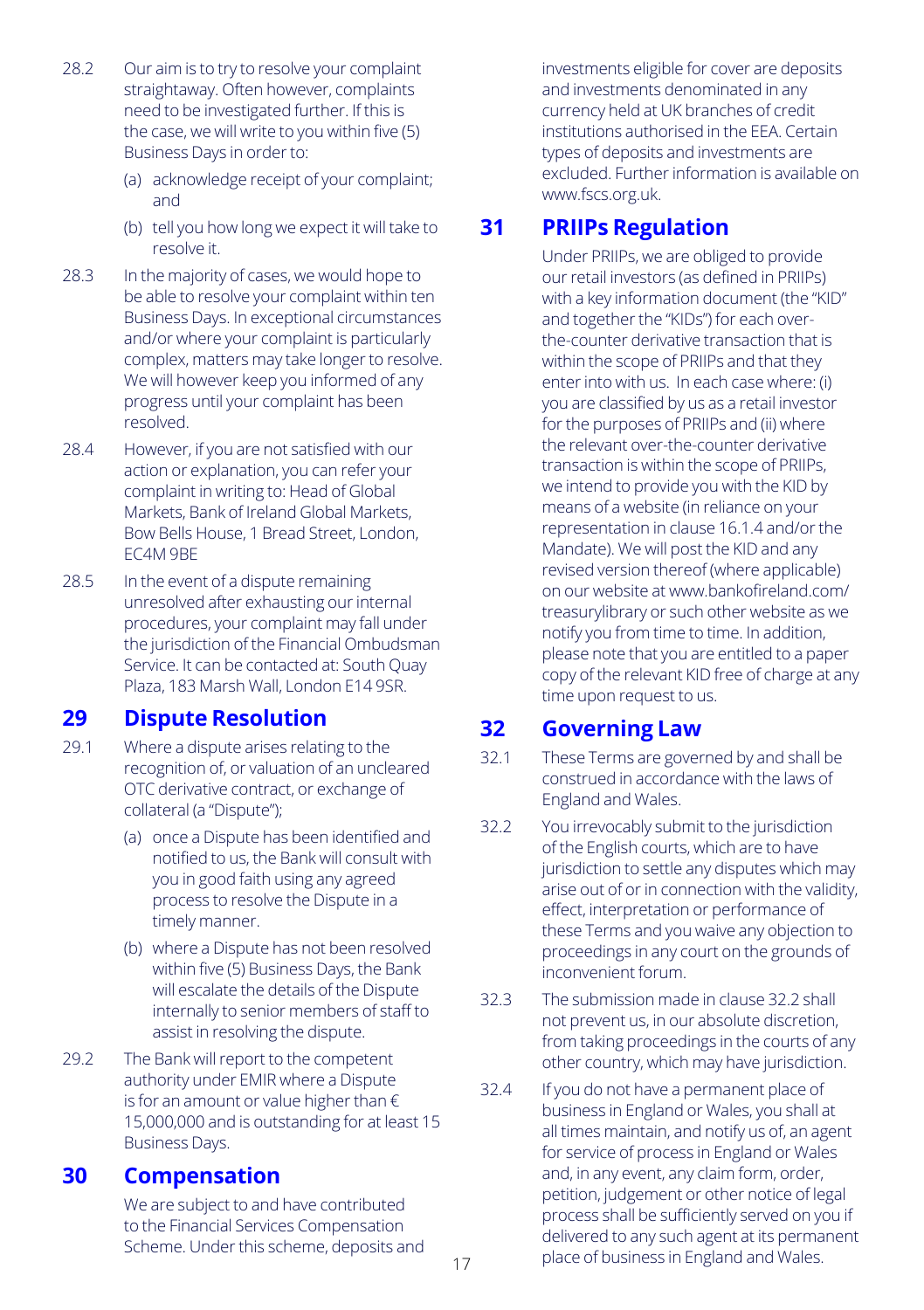# **Schedule 1**

#### Risk warnings

## **1 General warnings**

- This schedule provides you with a general description of the nature and risks of the Investments, which you may trade with us. It does not disclose all of the risks and other significant aspects of the Investments.
- You should consider carefully whether or not the Investment is suitable for you in light of your circumstances and financial position, and if you are in any doubt, please seek professional advice. In particular, warrants and derivative instruments such as futures, options and contracts for difference are complicated instruments and you should make sure that you understand their nature and the level of risk they involve before you deal in these instruments. Although warrants and/ or derivative instruments can be used for the management of investment risk, some of these are unsuitable for many investors.
- You should be aware that the performance of all of the instruments set out below is not guaranteed and the prices may go down as well as up.
- You should not view the past performance of Investments as a guide to their future performance.
- If you are not sure about any aspect of this schedule, you should obtain professional advice.

## **2 Options**

## **2.1 Nature**

- An option is a financial derivative which represents a contract sold by one party (the one writing the option) to another (the one buying the option).
- The option buyer has the right, but not the obligation, to buy or sell a security or other financial asset at an agreed-upon price during a certain period of time or on a specific date.
- There are many different types of options with different characteristics and risks.

## **2.2 General risks**

- Certain options markets operate on a margined basis, under which buyers do not pay the full premium on their option at the time they purchase it.
- In this situation you may subsequently be called upon to pay margin on the option up to the level of your premium. If you fail to do so as required, your position may be closed or liquidated in the same way as a futures position.

## **2.3 Risks of buying options**

- Buying options involves less risk than selling/writing options because, if the price of the underlying asset moves against the buyer, the buyer can simply allow the option to lapse.
- The maximum loss is limited to the premium, plus any commission or other transaction charges.

## **2.4 Risks of selling/writing options:**

- Selling/writing options involves greater risk than buying options.
- There may be a liability for margin to maintain its position and a loss may be sustained well in excess of the premium received.
- The option seller/writer accepts a legal obligation to purchase or sell the underlying asset if the option is exercised, however far the market price has moved away from the exercise price.

## **2.5 Traditional options:**

- Certain London Stock Exchange member firms under special exchange rules write a particular type of option called a 'traditional option'. These may involve greater risk than other options.
- Two-way prices are not usually quoted and there is no exchange market on which to close out an open position or to effect an equal and opposite transaction to reverse an open position.
- It may be difficult to assess its value or for the seller of such an option to manage his exposure to risk.

## **3 Contracts for differences**

## **3.1 Nature**

• Futures and options contracts can also be referred to as contracts for difference.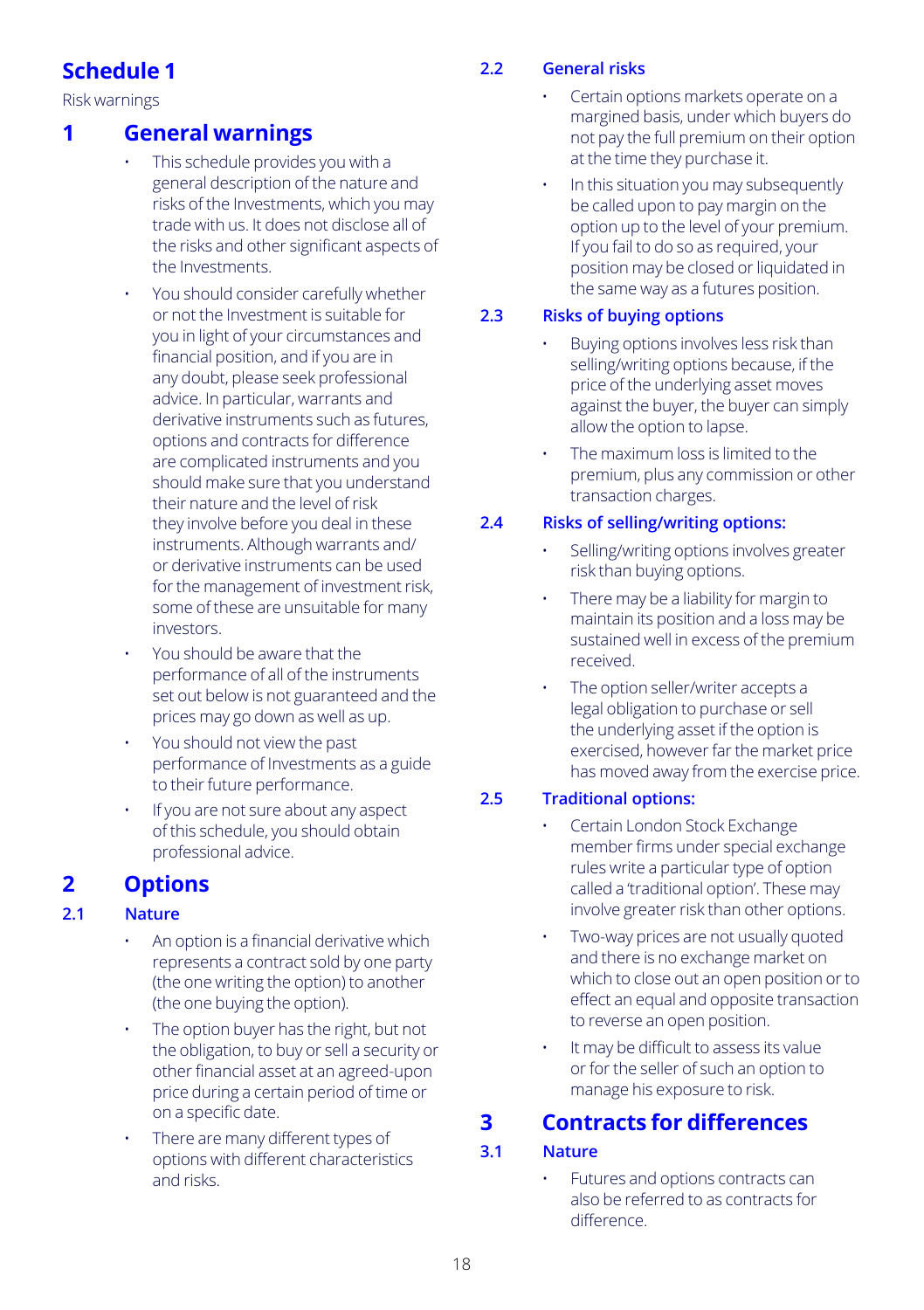These can be options and futures on the FTSE 100 index, or any other index, as well as currency and interest rate swaps. However, unlike other futures and options, these contracts can only be settled in cash.

#### **3.2 Risks**

- Investing in a contract for difference carries a high degree of risk because the 'gearing' or 'leverage' often obtainable means that a small deposit or down payment can lead to large losses as well as gains.
- This also means that a relatively small movement can lead to a proportionately much larger movement in the value of your Investment and this can work against you as well as for you.
- Transactions in contracts for differences may also have a contingent liability and you should be aware of the implications of this as set out in clause 7.

## **4 Futures**

## **4.1 Nature**

• Transactions in futures involve the obligation to make, or to take, delivery of the underlying asset of the contract at a future date, or in some cases to settle the position with cash.

#### **4.2 Risks**

- Futures carry a high degree of risk.
- The 'gearing' or 'leverage' often obtainable in futures trading means that entering into such transactions can lead to large losses as well as gains. It also means that a relatively small movement can lead to a proportionately much larger movement in the value of an investment, either for or against you.
- Futures transactions have a contingent liability, and you should be aware of the implications of this, in particular the margining requirements, which are set out in clause 7.
- Examples of futures include foreign exchange futures, interest rate futures and commodity futures.

# **5 Foreign exchange investments**

## **5.1 Nature**

- Foreign exchange (or "forex") is a currency market where the trading of one currency against another takes place.
- Foreign exchange Investments are likely to be either: (i) a future (please see clause 4 above on futures) where the underlying property which is to be sold is a foreign exchange or sterling or (ii) a contract for difference (please see clause 3 above on contracts for differences) where the profit is to be secured or loss avoided by reference to fluctuations in forex.

## **5.2 Risks**

- Foreign exchange investments carry the same risks associated with futures and CFDs (please see clause 3 for contracts for differences and clause 4 for futures).
- Such investments generally also carry margin risk which is set out in clause 7.
- In addition, the forex market is highly volatile and is reactive to market, economic and political events.

## **6 Off exchange transactions in derivatives**

## **6.1 Nature**

• An off-exchange transaction involves the trading of derivatives that are not listed on any exchange. This includes, but is not limited to interest rate swaps, caps, floors and collars, and forward rate agreements traded on an over the counter basis.

#### **6.2 Risks**

- While some off-exchange markets are highly liquid, transactions in off-exchange or "non-transferable' derivatives may involve greater risk than investing in on-exchange derivatives because there is no market on which to close out an open position.
- It may be impossible to liquidate an existing position, to assess the value of the position arising from an offexchange transaction or to assess the exposure to risk.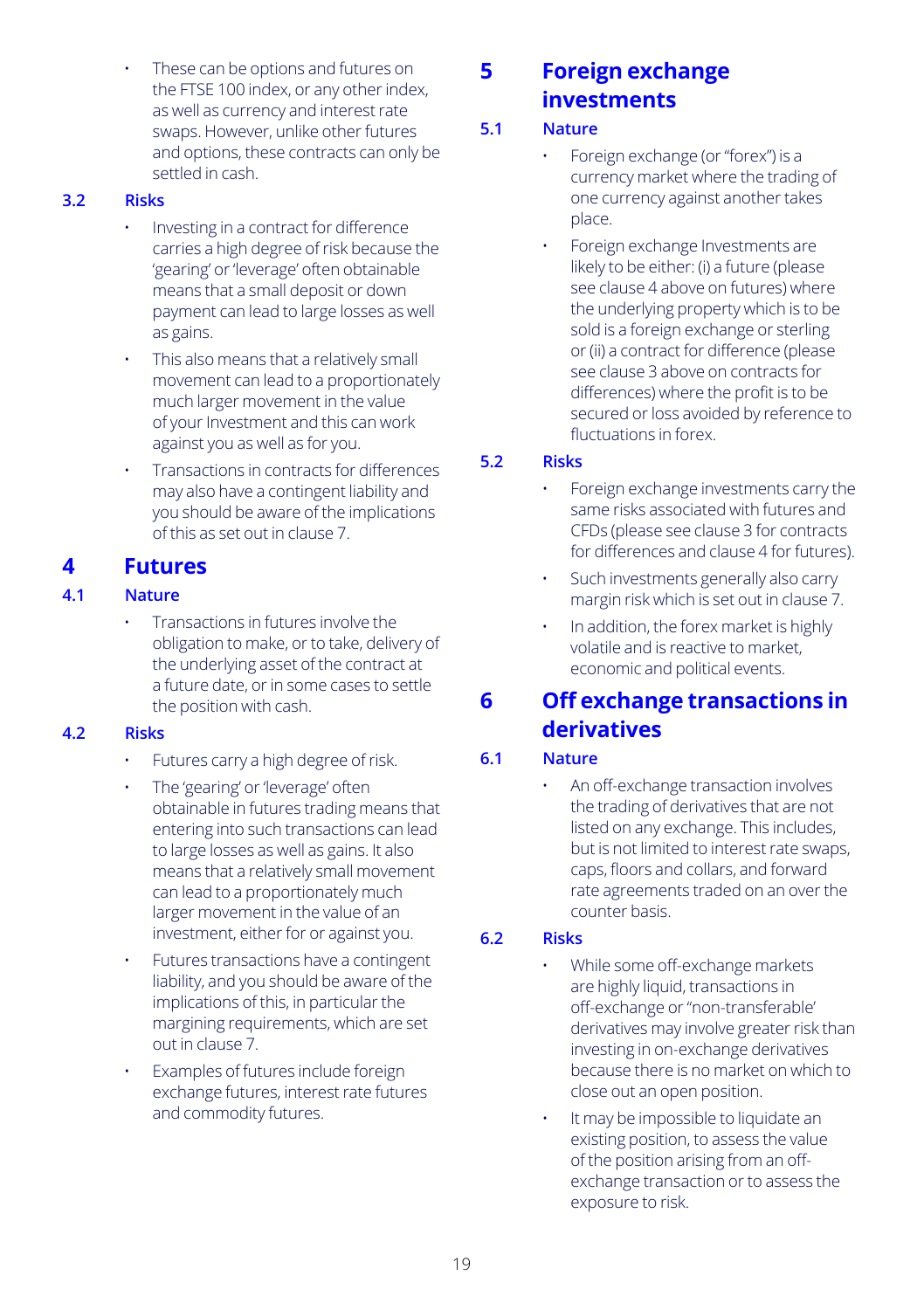• Bid prices and offer prices need not be quoted, and, even where they are, they will be established by dealers in these instruments and consequently it may be difficult to establish what a fair price is.

## **7 Margined transactions**

## **7.1 Nature**

• Contingent liability investment transactions, which are margined, require you to make a series of payments against the purchase price, instead of paying the whole purchase price immediately.

#### **7.2 Risks**

- If you trade in futures, contracts for differences or sell options, you may sustain a total loss of the margin you deposit with us to establish or maintain a position.
- If the market moves against you, you may be called upon to pay substantial additional margin at short notice to maintain the position. If you fail to do so within the time required, your position may be liquidated at a loss and you will be responsible for the resulting shortfall. Even if a transaction is not margined, it may still carry an obligation to make further payments in certain circumstances over and above any amount paid when you entered the contract.
- Save as specifically provided by the FCA, we may only carry out margined or contingent liability transactions with or for you if they are traded on or under the rules of a recognised or designated investment exchange. Contingent liability investment transactions which are not so traded may expose you to substantially greater risks.

## **8 Limited liability transactions**

## **8.1 Nature**

Limited liability transactions are transactions in which you agree with us the extent of your loss liability.

Before you enter into the transaction, we will confirm that the extent of your loss on each transaction will be limited to an amount agreed by you.

The amount you can lose in limited liability transactions will be less than in other margined transactions, which have no predetermined loss limit.

#### **8.2 Risks**

Even though the extent of loss will be subject to the agreed limit, you may sustain the loss in a relatively short time.

Your loss may be limited, but the risk of sustaining a total loss to the amount agreed is substantial.

## **9 Warrants**

## **9.1 Nature**

- A warrant is a time-limited right to subscribe for shares, debentures, loan stock or government securities and is exercisable against the original issuer of the underlying securities.
- Some other instruments are also called warrants but are actually options (for example, a right to acquire securities which is exercisable against someone other than the original issuer of the securities, often called a 'covered warrant').

## **9.2 Risks**

- It is important to note that a relatively small movement in the price of the underlying security results in a disproportionately large movement, unfavourable or favourable, in the price of the warrant. As a result, the prices of warrants can be volatile.
- The right to subscribe conferred by a warrant is generally limited by time, which means that if the investor fails to exercise this right within the predetermined time- scale then the investment becomes worthless. It is therefore important to understand that if you are considering purchasing a warrant you should be prepared to lose all of the money you have invested plus any commission or other transaction charges.

# **10 Securitised derivatives**

## **10.1 Nature**

- Certain types of securitised derivatives, including covered warrants, may give you a time-limited right to buy or sell one or more types of investment which is normally exercisable against someone other than the issuer of that investment.
- Other types of securitised derivatives may give you rights under a contract for differences which allow for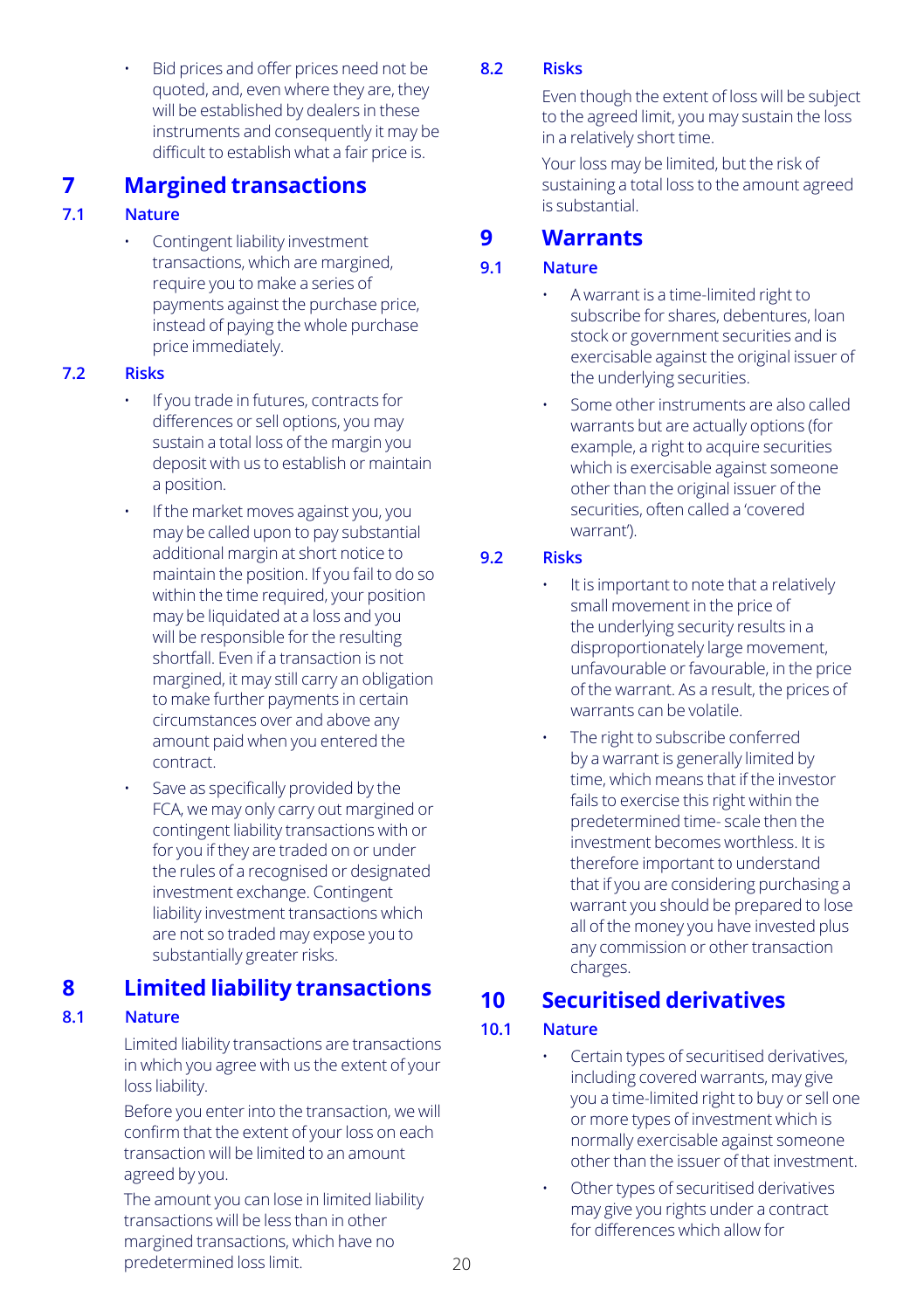speculation on the changes in the value of a particular kind of property (of any description) or changes in the value of an index, such as the FTSE 100 index. In both cases, the investment or property may be referred to as the "underlying instrument".

#### **10.2 Risks**

- Securitised derivatives often involve a high degree of gearing or leverage, so that a relatively small movement in the price of the underlying investment results in a much larger movement, unfavourable or favourable, in the price of the securitised derivative which means that the price of these instruments can be volatile.
- Securitised derivatives have a limited life, and may (unless there is some form of guaranteed return to the amount you are investing in the product) expire worthless if the underlying instrument does not perform as expected.
- As a result of this risk, you should only buy these products if you are prepared to lose all of the money you have invested plus any commission or other transaction charges.
- You should consider carefully whether or not this product is suitable for you in light of your circumstances and financial position and if you are in any doubt you should seek professional advice.

## **11 General risks of trading**

## **11.1 Foreign markets**

- Foreign markets will involve different risks from the Irish and UK markets. In some cases the risks will be greater.
- The potential for profit or loss from transactions on foreign markets or in foreign denominated contracts can be affected by fluctuations in foreign exchange rates.

## **11.2 Collateral**

- If you deposit collateral as security with us, the way in which it will be treated will vary according to the type of transaction and where it is traded.
- There could be significant differences in the treatment of your collateral depending on whether you are trading on a recognised or designated

investment exchange, with the rules of that exchange (and the associated clearing house) applying, or trading offexchange.

- Deposited collateral may lose its identity as your property once dealings on your behalf are undertaken. Even if your dealings should ultimately prove profitable, you may not get back the same assets which you deposited, and may have to accept payment in cash.
- You should ascertain from us how your collateral will be dealt with.

#### **11.3 Commissions**

- Before you begin to trade, you should obtain details of all commissions and other charges for which you will be liable.
- If any charges are not expressed in money terms (but, for example, as a percentage of contract value), you should obtain a clear and written explanation, including appropriate examples, to establish what such charges are likely to mean in specific money terms.
- In the case of futures, when commission is charged as a percentage, it will normally be as a percentage of the total contract value, and not simply as a percentage of your initial payment.

## **11.4 Suspensions of trading**

- Under certain trading conditions it may be difficult or impossible to liquidate a position. This may occur, for example, at times of rapid price movement if the price rises or falls in one trading session to such an extent that under the rules of the relevant exchange trading is suspended or restricted.
- Placing a stop-loss order will not necessarily limit your losses to the intended amounts, because market conditions may make it impossible to execute such an order at the stipulated price.

## **11.5 Clearing house protections**

• On many exchanges, the performance of a transaction by us (or a third party with whom we are dealing on your behalf) is 'guaranteed' by the exchange or clearing house. However, this guarantee is unlikely in most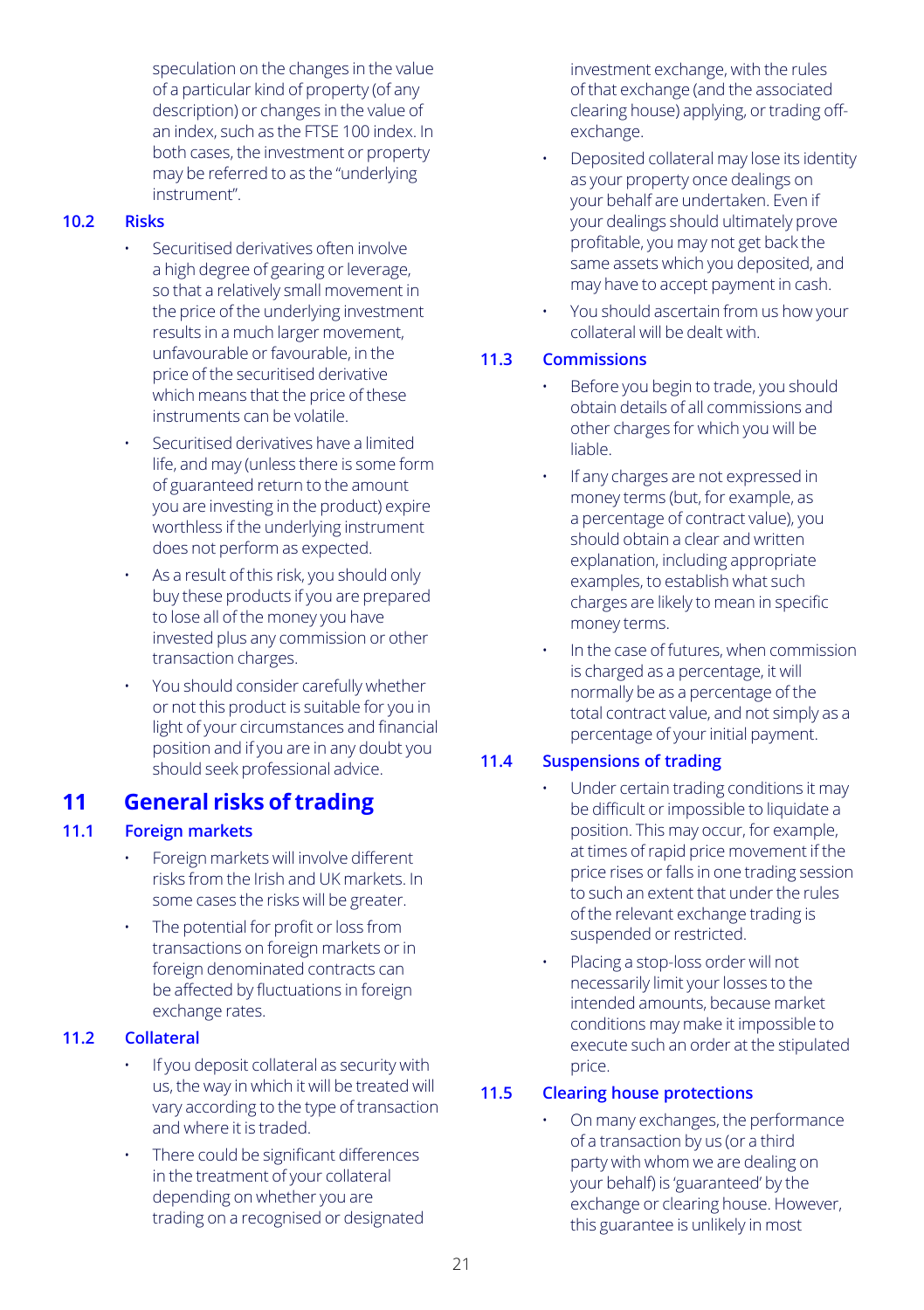circumstances to cover you, the customer, and may not protect you if we or another party defaults on its obligations to you.

There is no clearing house for traditional options, nor normally for off-exchange instruments which are not traded under the rules of a recognised or designated investment exchange.

#### **11.6 lnsolvency**

• Our insolvency or default, or that of any other brokers involved with your transaction, may lead to positions being liquidated or closed but without your consent. In certain circumstances, you may not get back the actual assets which you lodged as collateral and you may have to accept any available payments in cash.

## **Schedule 2**

#### Investments

- **1** Transferable securities;
- **2** Money-market instruments;
- **3** Units in collective investment undertakings;
- **4** Options, futures, swaps, forward rate agreements and any other derivative contracts relating to securities, currencies, interest rates or yields, emission allowances or other derivatives instruments, financial indices or financial measures which may be settled physically or in cash;
- **5** Options, futures, swaps, forward rate agreements and any other derivative contracts relating to commodities that must be settled in cash or may be settled in cash at the option of one of the parties other than by reason of default or other termination event;
- **6** Options, futures, swaps, and any other derivative contract relating to commodities that can be physically settled provided that they are traded on a Regulated Market, a MTF, or an OTF, except for wholesale energy products traded on an OTF must be physically settled;
- **7** Options, futures, swaps, forwards and any other derivative contracts relating to commodities, that can be physically settled not otherwise mentioned in (6) above and not being for commercial purposes, which have the characteristics of other derivative financial instruments;
- **8** Derivative instruments for the transfer of credit risk;
- **9** Financial contracts for differences;
- **10** Options, futures, swaps, forward rate agreements and any other derivative contracts relating to climatic variables, freight rates or inflation rates or other official economic statistics that must be settled in cash or may be settled in cash at the option of one of the parties other than by reason of default or other termination event, as well as any other derivative contracts relating to assets, rights, obligations, indices and measures not otherwise mentioned above, which have the characteristics of other derivative financial instruments, having regard to whether, inter alia, they are traded on a Regulated Market, OTF, or an MTF;
- **11** Emission allowances consisting of any units recognised for compliance with the requirements of Directive 2003/87/EC (Emissions Trading Scheme).

# **Schedule 3**

Definitions of Non-Complex Products

Non-Complex products are:

- (a) shares admitted to trading on a Regulated Market or an equivalent third country market or an MTF, where those are shares in companies, and excluding shares in non-UCITS collective investment undertakings and shares that embed a derivative;
- (b) money market instruments, excluding those that embed a derivative or incorporate a structure which makes it difficult for the client to understand the risk involved;
- (c) bonds or other forms of securitised debt admitted to trading on a Regulated Market or an equivalent third country market or an MTF, excluding those that embed a derivative or incorporate a structure which makes it difficult for the client to understand the risk involved;
- (d) shares or units in UCITS, excluding structured UCITS as referred to in the second sub-paragraph of Article 36(1) of Regulation (EU) No 583/2010;
- (e) structured deposits , excluding those that incorporate a structure which makes it difficult for the client to understand the risk of return or the cost exiting the product before them;
- (e) any other MiFID instrument which meets all of the following conditions: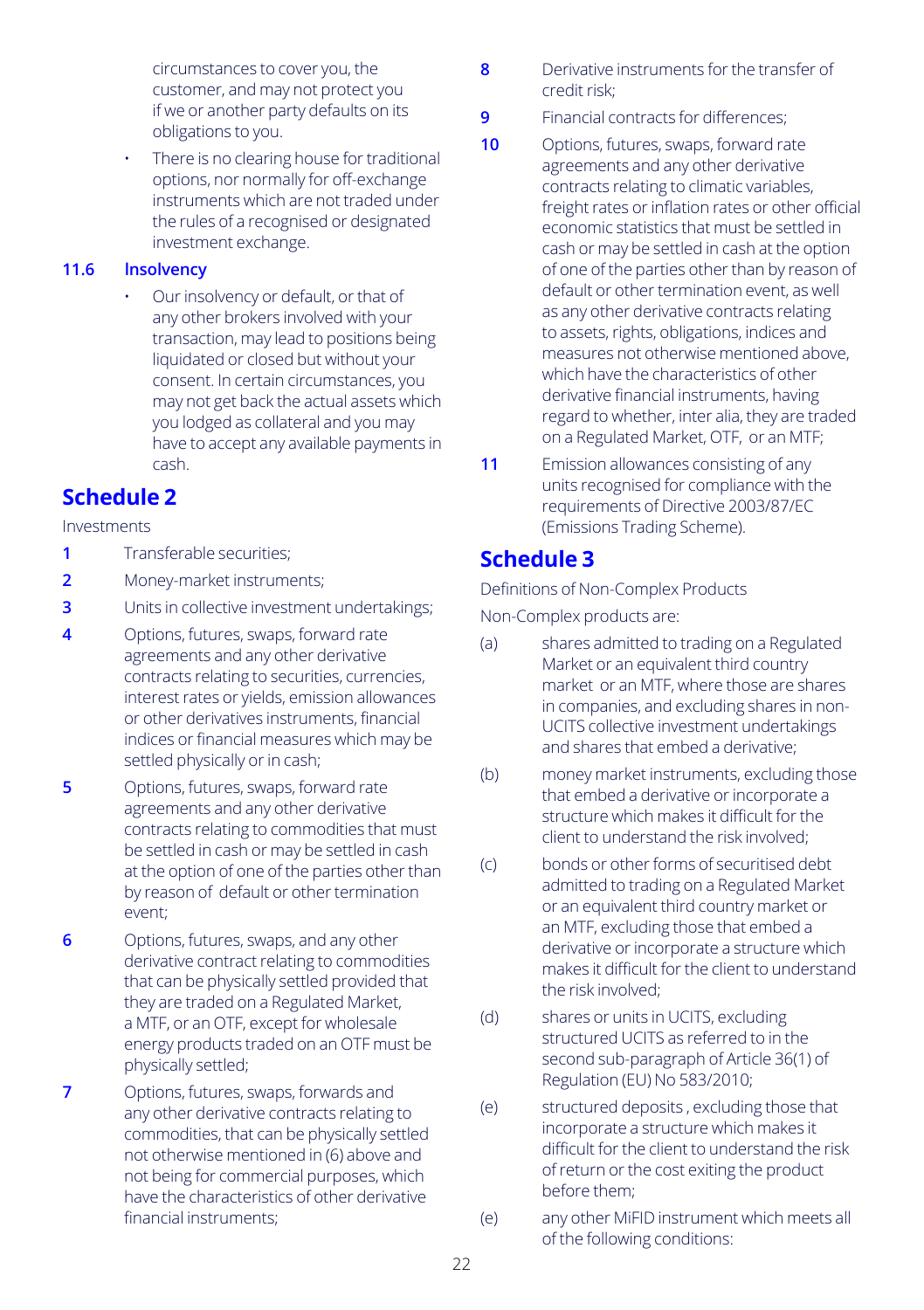- (i) it is not a derivative or other security giving the right to acquire or sell a transferable security or resulting in a cash settlement based on transferable securities, currencies, interest rates or yields, commodities or other indices or measure; and
- (ii) it can frequently be disposed of, redeemed or otherwise realised at publicly available prices; and
- (iii) it does not involve any actual or potential liability for the client beyond the cost of acquiring the instrument; and
- (iv) it is likely to be readily understood based on adequately comprehensive publicly available information on the instrument.

## **Schedule 4**

Forward Foreign Exchange Contracts – Transaction Reporting Exemption

> A forward foreign exchange contract is exempted from the transaction reporting obligation where it is a means of payment that:

- (i) must be settled physically otherwise than by reason of a default or other termination event;
- (ii) is entered into by at least a person which is not a financial counterparty within the meaning of Article 2(8) of EMIR;
- (iii) is entered into in order to facilitate payment for identifiable goods, services or direct investment; and
- (iv) is not traded on a trading venue.

## **Schedule 5**

Specific rules for MiFID II Regulated FX Contracts

**1** Conditions Precedent

You may not enter into a MiFID II Regulated FX Contract unless we have received:

- (a) evidence satisfactory to us of compliance with exchange control requirements (if applicable) and the requirements of any other regulatory authorities; and
- (b) any security which we require, provided in the form and substance satisfactory to us together with all necessary filings, registrations, stamp duty and registration fees.
- **2** Failure to deliver currency pursuant to an MiFID II Regulated FX Contract
- (a) In the event that you fail to deliver in cleared

funds any currency due to us pursuant to a MiFID II Regulated FX Contract you will be liable to pay us the amount of any loss that may arise. You authorise us to debit one or more of your Accounts with us in respect of any amount due and not paid under a MiFID II Regulated FX Contract. For this purpose we may convert any obligation under a MiFID II Regulated FX Contract into the currency in which the other is denominated at our spot rate of exchange for the relevant currencies.

- (b) You authorise us to set-off any credit balance to which you are entitled on any Account with us in satisfaction of any sum due and payable by you to us. The payment of any credit balance shall also constitute a MiFID II Regulated FX Contract for the purposes of these Terms.
- **3** Payment and Settlement
- (a) If you request, we may, at our absolute discretion, agree to settle a MiFID II Regulated FX Contract earlier or later than the date(s) originally agreed between us for settlement. If we do, then we may at our absolute discretion apply an adjusted rate of exchange to the MiFID II Regulated FX Contract.
- (b) If, pursuant to an agreed MiFID II Regulated FX Contract, you have the right to settle the contract in whole or in part over a period of time (the "Settlement Period"), then any partial settlement of such contract will not extinguish the obligation upon you to settle the remaining balance of the contract within the Settlement Period.
- (c) You acknowledge that all payments to be made to you by us and by you to us under these Terms may be debited or credited as the case may be to the relevant Account. This may require us to enter into further FX Contracts on your behalf if the relevant payment amount is in a different currency than the currency of the Account.
- (d) You acknowledge and agree that we shall be entitled to enter into such further MiFID II Regulated FX Contracts on your behalf. We may at your direction pay or receive amounts due under these contracts to or from third parties on your behalf and any such payment shall be debited or credited, as applicable, to the Account.